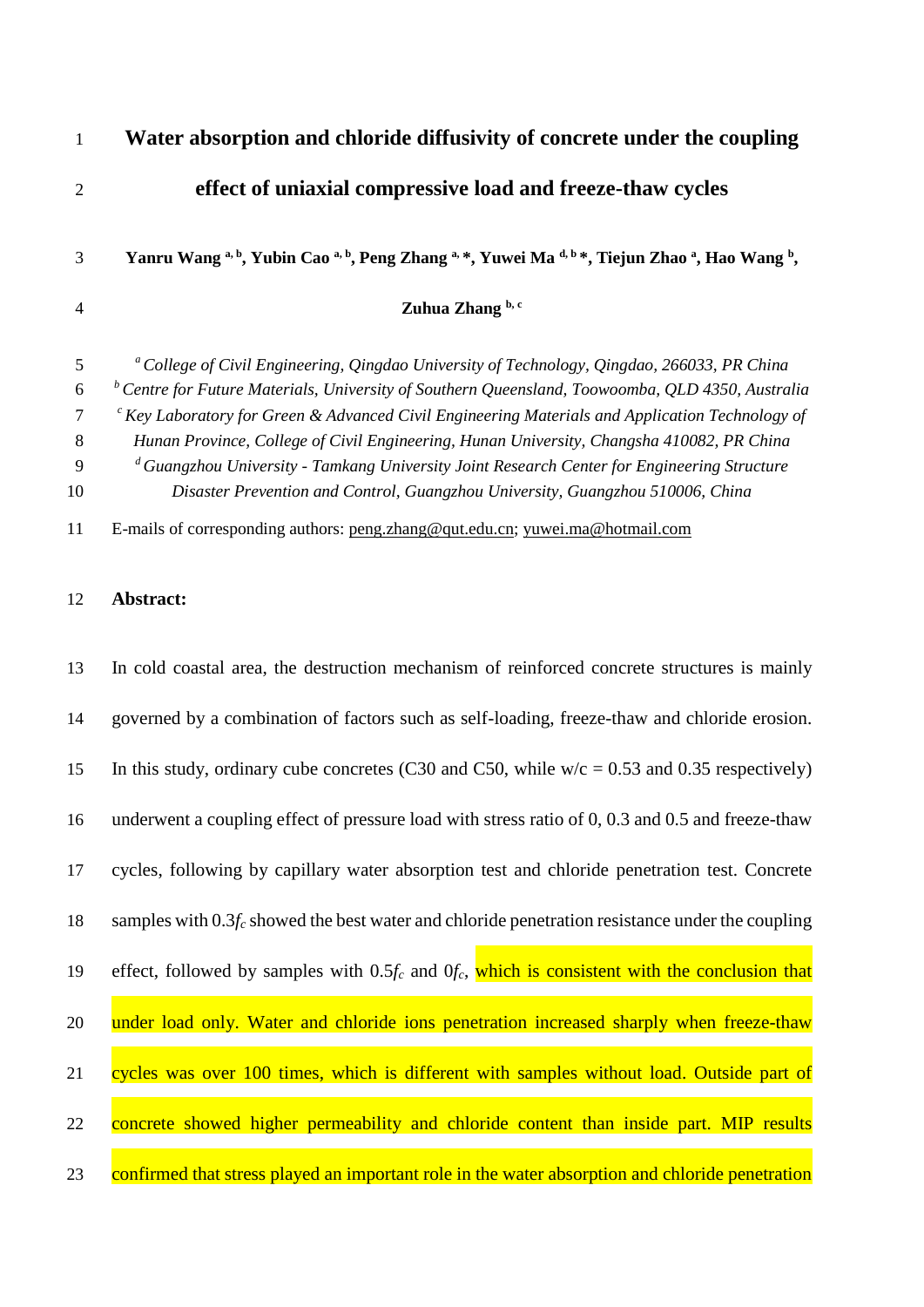24 of concrete under the coupling effect. These results provide important new insights into the 25 permeability of concrete under a coupling effect. The applied load performed a more important 26 role on the service life prediction of concrete structure.

**Keywords**: Coupling effect; Freeze-thaw; Load; Capillary Water; Chloride

## **1. Introduction**

29 Reinforced concrete is widely used in construction around the world, mainly due to its low cost, high mechanical strength and stability [\[1\]](#page-22-0). However, deterioration of concrete structures have been reported both in literature and in practice, particularly when concrete is served in harsh environment, leading to decline of concrete strength and corrosion of reinforced rebar [\[2,](#page-22-1) [3\]](#page-22-2). It is thus accepted that the durability and service life of concrete structures should be considered in future construction design. In general, the durability and service life of concrete are mainly governed by a series of environmental factors, e.g. freeze-thaw, carbonation, sulphate attack and chloride penetration etc. [\[4\]](#page-22-3). In practice, most concrete structures are exposed to coupling environmental actions. In cold coastal area, such as the north area of China, freeze-thaw and chloride penetration are the main deteriorating processes for reinforced concrete structures [\[5\]](#page-22-4). 

Chloride ions were detrimental ions affecting the service life of reinforced concretes. The presence of free chloride ions in environments could penetrate concrete and result in corrosion <sup>41</sup> of reinforced bar. According to Yang et al. [6], the main transport processes in concrete included 42 capillary absorption, diffusion, permeation, and convection. As for capillary force or gradient <sup>43</sup> of capillary potential, the water is absorbed into concrete through pores, while diffusion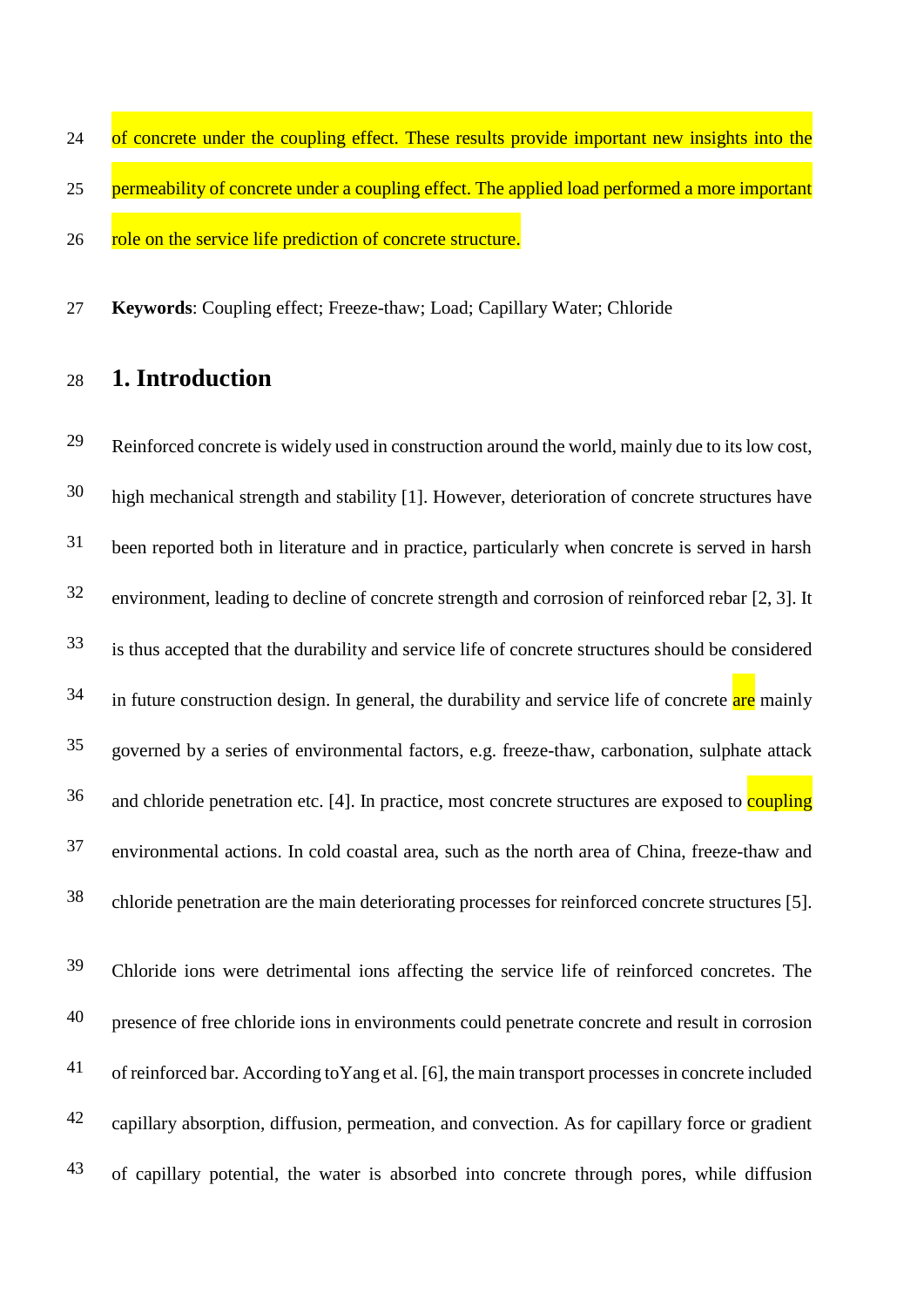happened mainly because of a concentration gradient [\[7,](#page-22-6) [8\]](#page-22-7). Penetration is a transport process 44 <sup>45</sup> of water and air into concrete, which is caused by gravity or pressure gradient; and convection <sup>46</sup> is the process happened in solution such as the transport of chloride or sulphate ions into 47 concrete [\[9,](#page-22-8) [10\]](#page-22-9). In real construction, it is usually more than one process occurring at the same <sup>48</sup> time, and each of these mechanisms are influenced by internal microstructure of concrete and external environment. 49



Frace, study on the migration of water in concrete is important. The frozen of pore solution caused by freeze-thaw process created internal pressure in pores and led to damage of concrete. 58 The respective effect of chloride penetration and freeze-thaw cycles on the durability of  $60$  concrete has been extensively investigated in previous studies [\[22-25\]](#page-23-3). It was reported that the  $61$  penetration of chloride into concrete was related to the pore structure and cracks in concrete  $[23, 26-28]$  $[23, 26-28]$ . [Costa and Appleton \[29\]](#page-23-6) presented the results of an experimental study of the two 63 concrete mixes (water/cement ratio =  $0.3$  and  $0.5$ ) in four different marine exposure conditions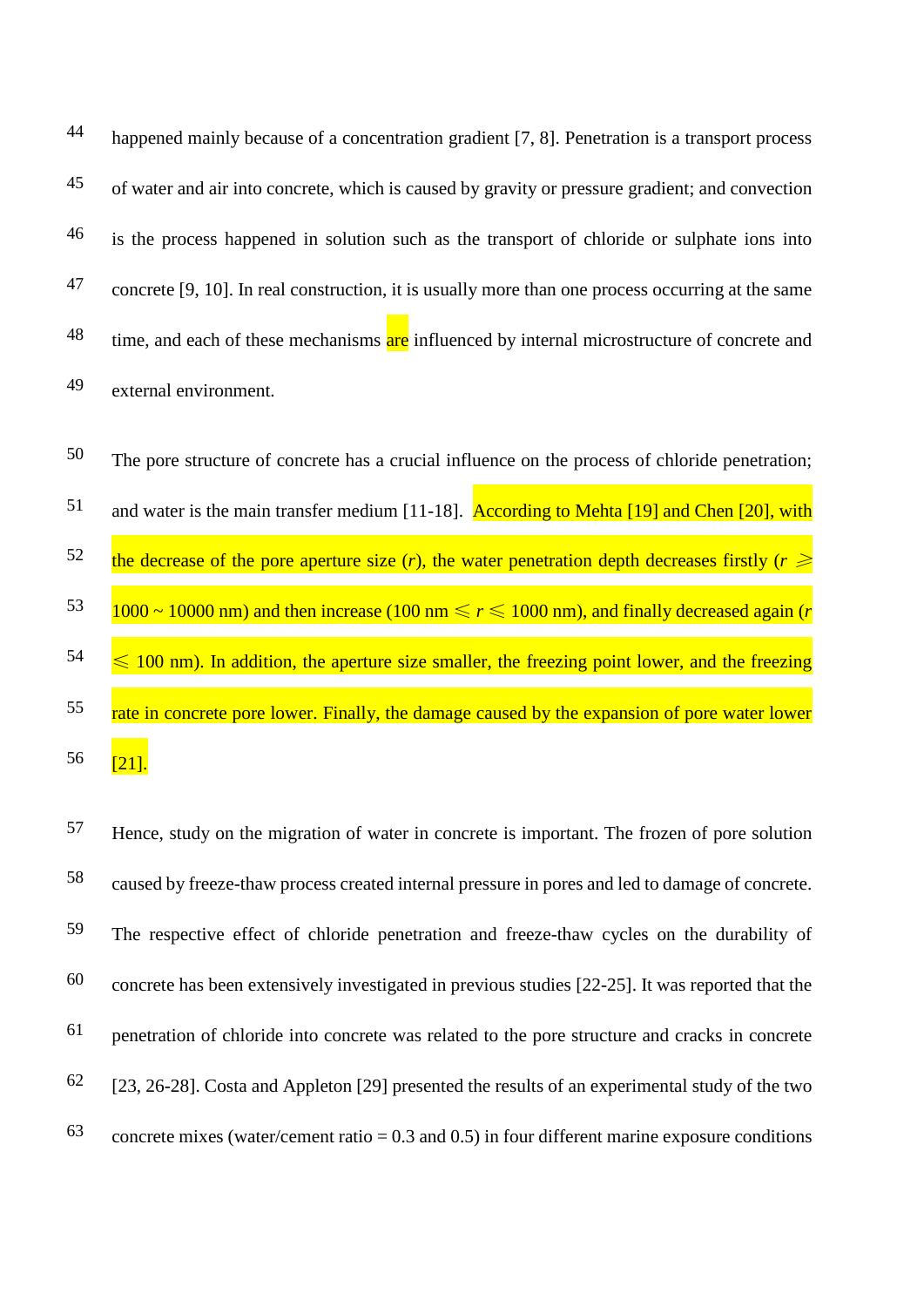(spray zone, tidal zone, atmospheric zone and dockyard zone) for five years. The results 64 65 showed that the chloride penetration of concrete (w/c = 0.5) in tidal zone was highest. The authors speculated that the chloride penetration strongly dependent on both the concrete 66  $67$  mixture and the exposure conditions. [Collepardi et al. \[30\]](#page-23-7) did chloride diffusion test of 68 Portland cement at different experimental temperature, i.e.  $10^{\circ}$ C,  $20^{\circ}$ C and  $40^{\circ}$ C and found  $t_{\text{total}}$  that the diffusion coefficients of chloride ion into Portland cement pastes increased with the 70 increase of temperature.

Freeze-thaw cycles accelerate the damage evolution of concrete and reduce the service life of 71 concrete structures. [Cai and Liu \[31\]](#page-23-8) observed the change of electrical conductivity of concrete 72 <sup>73</sup> exposed to a refrigerator (temperature varied from 0  $\degree$ C to -20  $\degree$ C) and concluded that the frozen <sup>74</sup> of pore solution between 0  $^{\circ}$ C to -10  $^{\circ}$ C determined the durability of concrete. Molero et al.  $[32]$  applied ultrasonic imaging to evaluation the degradation process of normal concrete and air-contained concrete exposed to freeze-thaw cycles and found that the later showed better 76 77 frost resistance than the former.

Studies also suggested that the main factor to improve the freeze-thaw resistance relied on the 78 <sup>79</sup> compact of concrete . explained that mix design of concrete could **influence** its compaction 80 energy, which then significantly affected the freeze-thaw durability of Portland cement concrete and, to a less extent, reduced compressive strength and split strength and increased 81 82 permeability.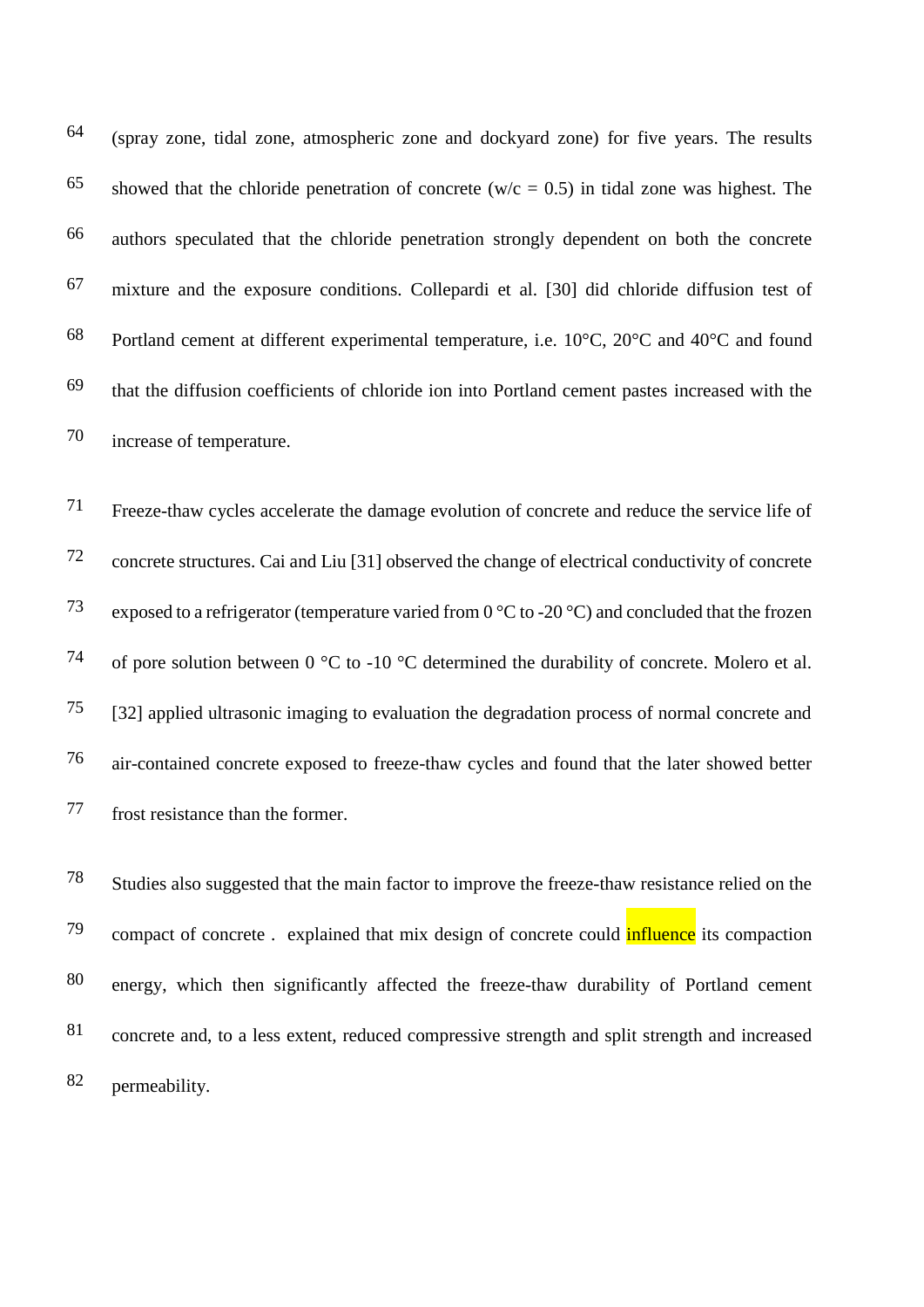83 Apart from single environmental factor, coupling effect of two or more environmental factors is considered recently. [Zhang et al. \[23\]](#page-23-4) used Neutron radiography to study the influence of 84 freeze-thaw cycles on capillary absorption and chloride penetration concrete. They found that 85 86 the freeze-thaw cycles increased the rate of water absorption and chloride penetration. Yang et 87 al. [6] studied water transport in concrete after freeze-thaw cycling. They found that both the total water absorption and the initial water absorption coefficient increased after 500 freeze-88 thaw cycles due to the frost induced cracks. 89

In practise, most reinforced concrete structures are used under load. The consideration of load 90 <sup>91</sup> combined with environmental actions could provide more practical and reliable results when <sup>92</sup> evaluate the durability and service life of concrete. [Sun and Lu \[33\]](#page-23-10) demonstrated that the permeability of concrete increased under 60% ultimate load during coupling effect of axially 93 <sup>94</sup> distributed load and carbonization. [Bao and Wang \[34\]](#page-23-11) found that with the increase of compression stress load, the chloride content decreased firstly and then increased after a critical 95 stress level. [Sun et al. \[35\]](#page-23-12) found that the stress ratio was an important influencing factor on 96 97 performance of concrete; concrete subjected to higher stress ratio, presented greater frost damage. 98

| -99 | The previous study most focus on mechanical load and one environmental load (i.e. load $+$          |
|-----|-----------------------------------------------------------------------------------------------------|
| 100 | carbonization/freeze-thaw/chloride penetration et al.) or two environmental loads (i.e. freeze-     |
| 101 | $\frac{1}{2}$ thaw + carbonization/chloride penetration). This paper studied the coupling effect of |
| 102 | mechanical load and two environmental loads, i.e. mechanical load $+$ freeze-thaw $+$ chloride      |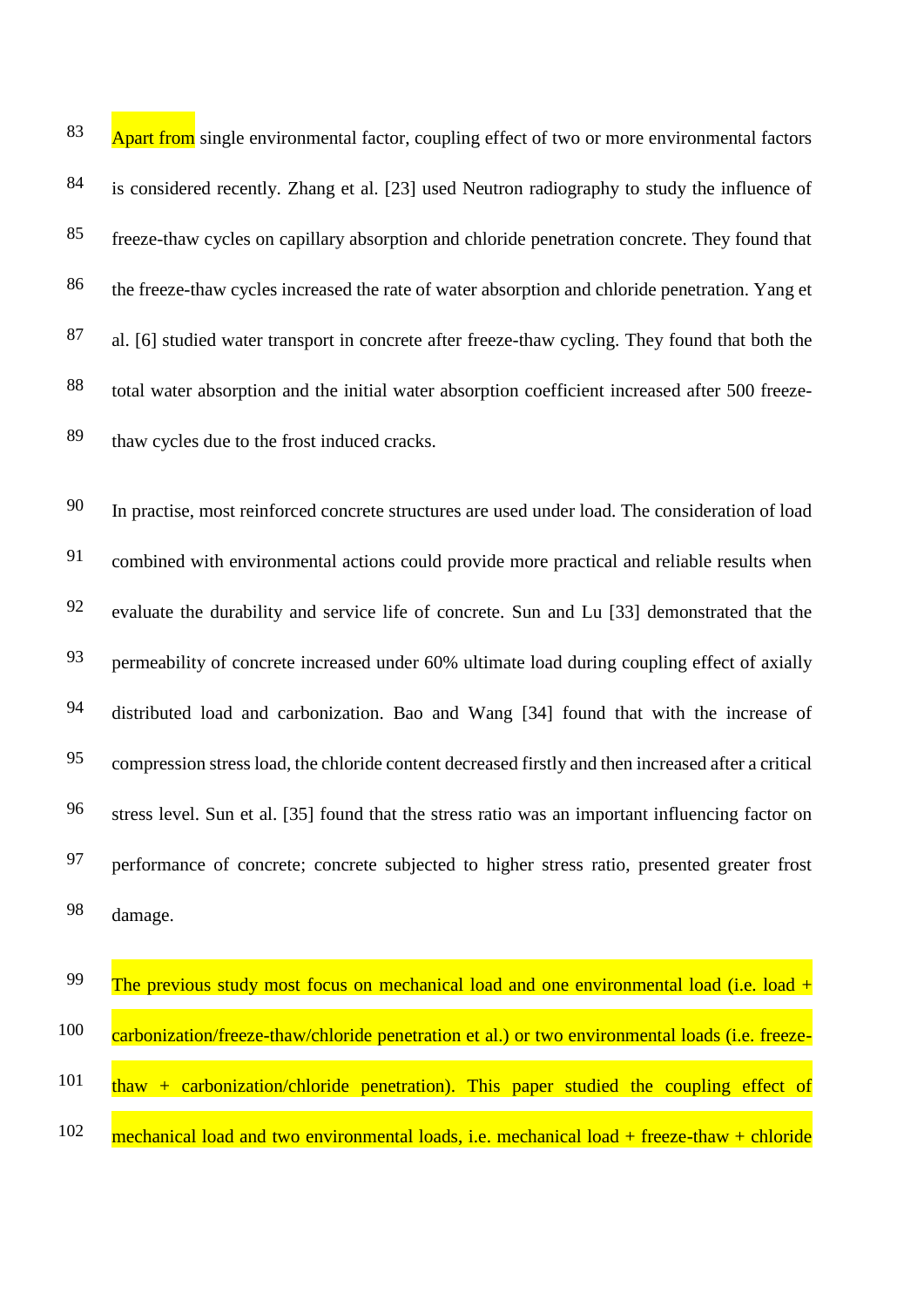penetration, which could provide a new insight on the prediction of reinforcement concrete 104 structure.

### <sup>105</sup> **2. Materials and Methods**

#### 106 **2.1 Materials**

Portland cement Type I was used as the raw material for the concrete. The chemical 107 composition of cement measured by X fluorescent spectrometry (XRF) was shown in Table 1. 108 109 Its specific surface area was  $350~370$  m<sup>2</sup>/kg. The average particle size was around 27  $\mu$ m; and the particles size less than 3  $\mu$ m and 3-30  $\mu$ m accounted for about 6.7% and 70%, respectively, meeting the requirements for optimum cement performance proposed by [Tsivilis et al. \[36\].](#page-23-13) 111 River sand with a Fineness modulus of 2.7 and granite gravel with a distribution diameter between 5 mm and 20 mm (obtained from Qingdao, China) were used as fine aggregate and 113 114 coarse aggregate, respectively. For C50 concrete, PCA®-I polycarboxylic acid high 115 performance water reducing agent (produced by Subute New Materials Co., Ltd.) were used to obtain the slump and fluidity in line with real construction requirements. 116

#### 117 **2.2 Sample preparation**

118 Concrete was prepared with by different strength category, i.e. C30 and C50, according to 119 JGJ/55-2011 [\[36\]](#page-23-13). Table 2 shows the mixture composition of each concrete. The water to <sup>120</sup> cement ratio for C30 and C50 was 0.53 and 0.35, respectively. Firstly, mixing solid materials  $\frac{121}{\text{at horizontal concrete mixer for 1 minute, then add water (with superplastic)}$  into mixture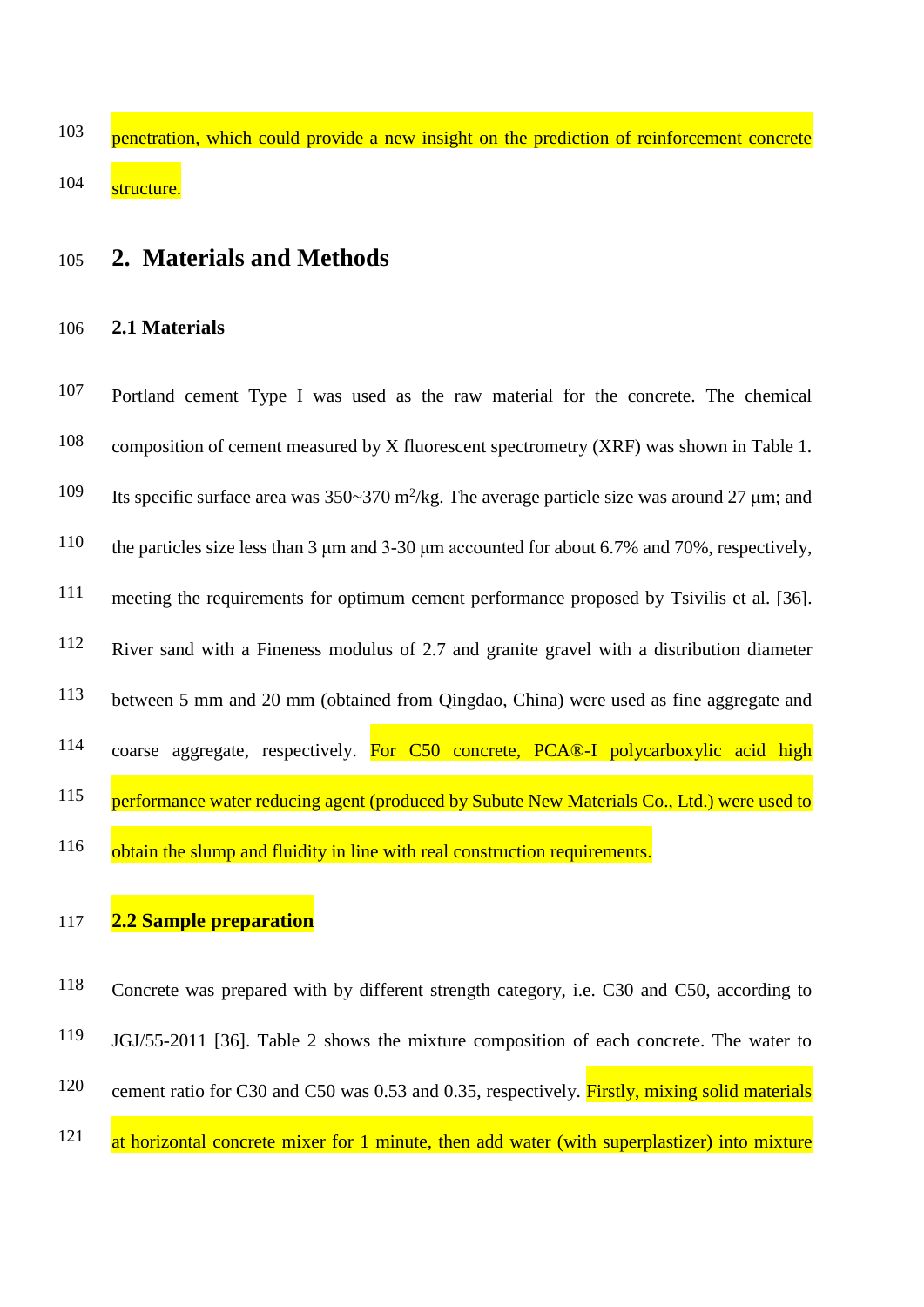| 122 | stirring for another 3 minutes. After mixing, fresh concrete was cast into 100 mm $\times$ 100 mm $\times$ |
|-----|------------------------------------------------------------------------------------------------------------|
| 123 | 100 mm cube mould. After 1 day curing at room temperature, all concrete specimens were                     |
| 124 | demoulded and cured in a curing room (relative humidity of 95% and temperature of $20 \pm 2$ °C)           |
| 125 | for 23 days. Before loading and freeze-thaw test, concrete samples were immersed into water                |
| 126 | for another 4 days until saturated.                                                                        |

#### **2.3 Experimental methods**

#### **2.3.1 Loading and freeze-thaw tests**

 At 28 days, the compressive strength (*fc*) of C30 and C50 were measured according to GB/T 50081-2002 [\[37\]](#page-24-0), and the results were shown in Table 3. In loading test, hydraulic jack was used to supply stress on specimen. Two different compression stress level, i.e. 0.3*f<sup>c</sup>* and 0.5*f<sup>c</sup>* were applied on. The exact pressure applied on concrete specimens can be read from a dial attached to the hydraulic jack. Hydraulic pressure testing machine which was usually used by normal compression test was also used in this study for comparison [\[38\]](#page-24-1). It was found that the deviation of compressive strength results measured by hydraulic jack and hydraulic pressure testing machine was less than 2 MPa. During the loading process, the whole loading devices (including concrete specimens) were immersed in water for 4 days and then exposed to freezing-thawing test according to GB/T 50082-2009 [\[39\]](#page-24-2). Every freeze-thaw cycle continued 139 for 3.5 h, with the highest temperature of  $18\pm2$  °C and lowest temperature of -20 $\pm$ 2 °C. In total, 150 freezing-thawing cycles were conducted. The sequences of test flow were compiled in [Fig.](#page-30-0) 

[1.](#page-30-0)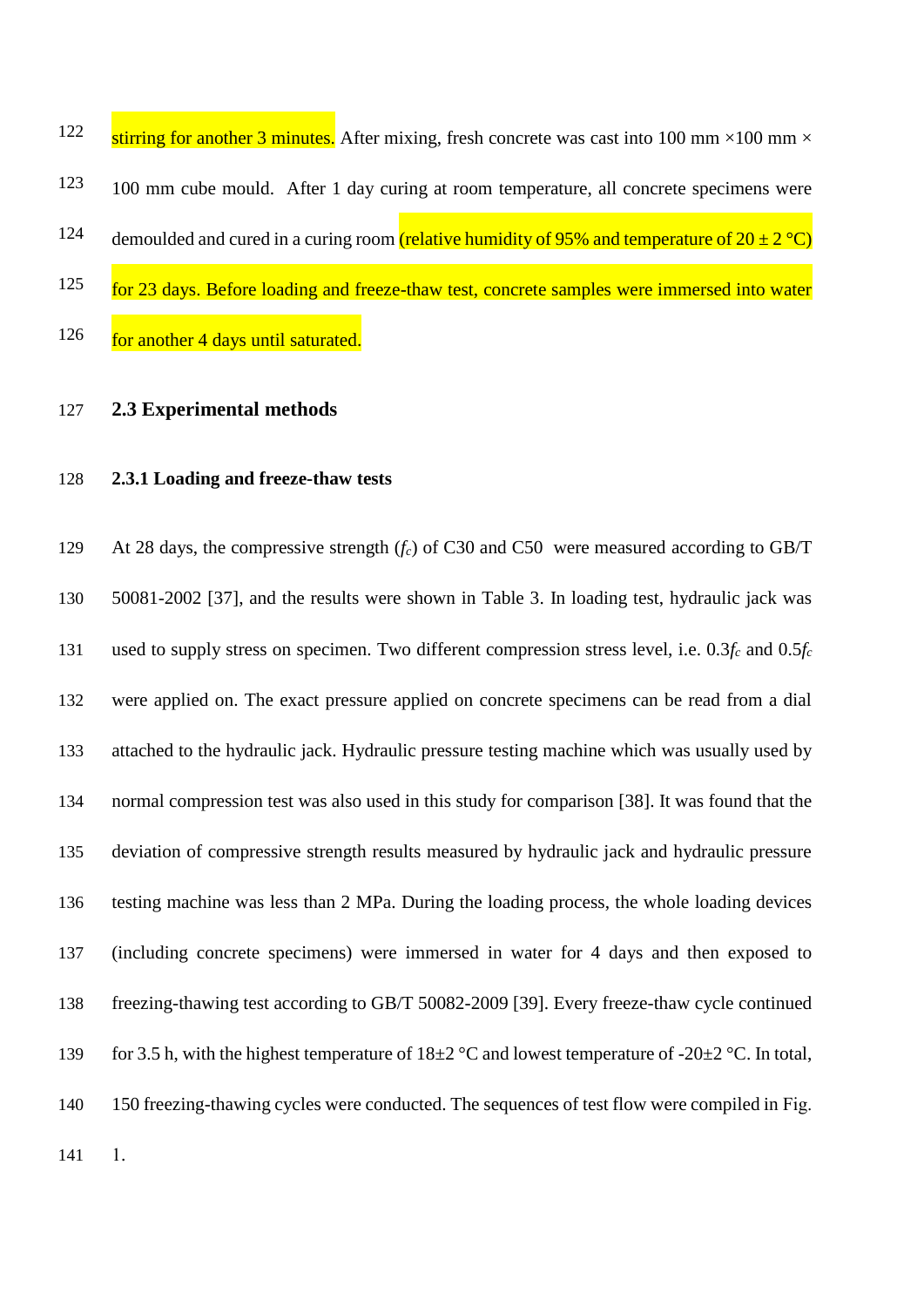#### **2.3.2 Mass-loss testing**

 The mass loss reflected the frost resistance of concrete. In this study, the mass loss of C30 and C50 concrete without load was measured by electronic scale (with an accuracy of 0.05 g) during freeze-thaw test. The average mass loss of three concrete specimens was used as the final value.

#### **2.3.3 Relative dynamic elasticity modulus characterization**

 Frost damage could influence the pore structure of concrete which could be reflect by its relative dynamic elasticity modulus (RDM). The machine used for RDM test in this contribution is KON-NM-4B non-metal ultrasonic testing analyser (CX2009XJ0179, Koncrete, China), which includes transmitting port (output high voltage pulse) and receiving port (receiving ultrasonic waves through concrete). After freeze-thaw cycles, the change of cracks and pore structure inside concrete affected the transportation of ultrasonic waves through 153 concrete, directly reflected in the transport velocity values  $(V_n)$ . Relative dynamic modulus  $(E_{rd})$  was calculated by Eq. (1). According to ACTM C 666 [\[32,](#page-23-9) [40\]](#page-24-3), concrete was damaged once its RDM loss exceed the critical value (i.e. 60%).

$$
E_{rd} = \frac{E_{dn}}{E_{d0}} = \frac{{V_n}^2}{V_0{}^2}
$$
 (1)

156 Where,  $E_{rd}$  = the relative dynamic modulus, %;

#### 157  $E_{dn}$  = the dynamic modulus of concrete after n freeze-thaw cycles, Hz;

158  $E_{d0}$  = the dynamic modulus of concrete before freeze-thaw cycles, Hz;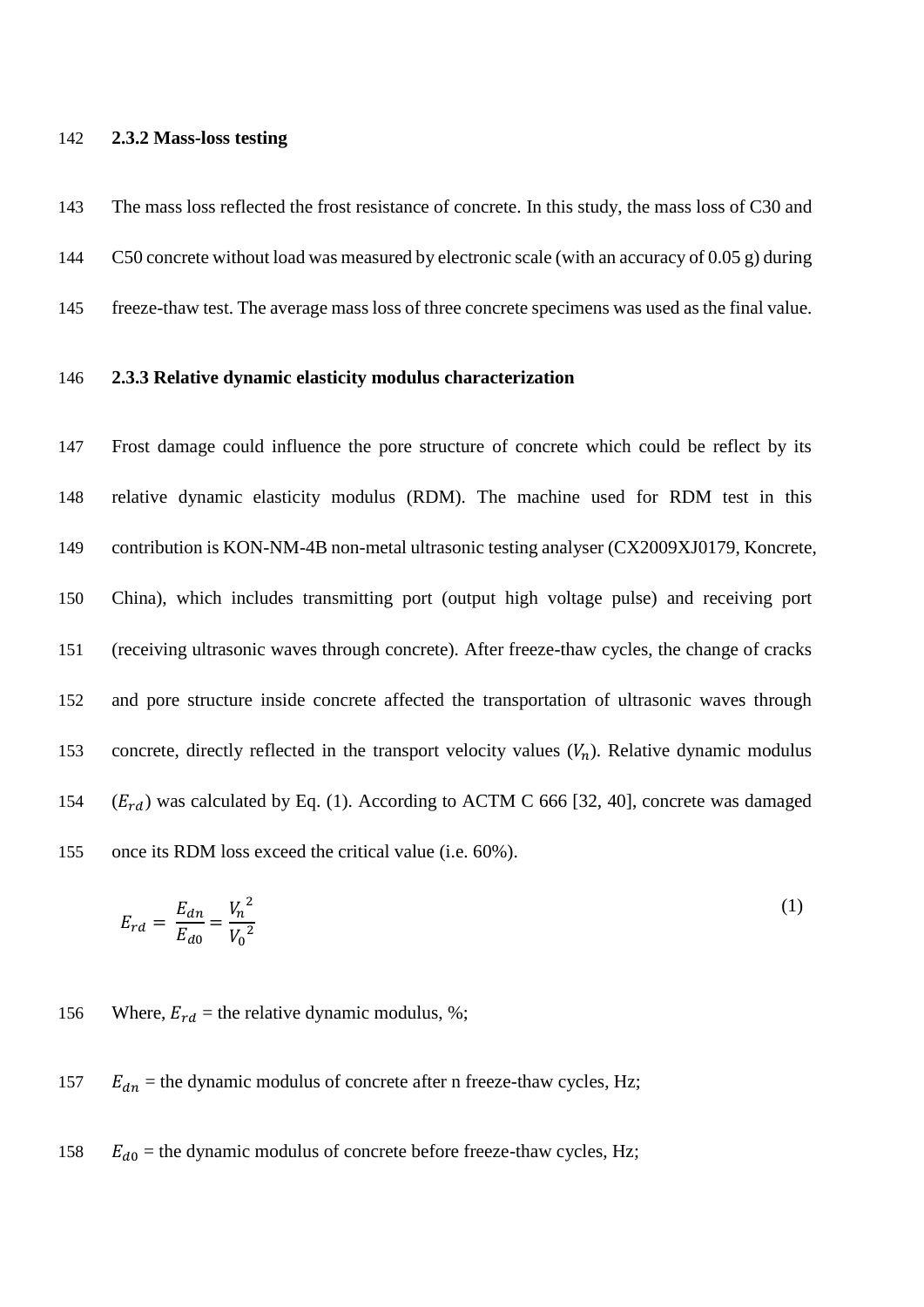- 159  $V_n$  = the transport velocity values after n freeze-thaw cycles, m/s;
- 160  $V_0$  = the transport velocity values before freeze-thaw cycles, m/s;

#### **2.3.4 Capillary water absorption test and Chloride penetration test**

#### **2.3.4.1 Cutting**

 After certain freezing-thawing cycles (0, 25, 50, 100 and 150 cycles), the concrete specimens were unloaded and cut into four pieces. One cube concrete specimen were divided into two sets; each set includes one inside piece and one outside piece. One set was used for capillary water absorption test and the other one was used for chloride penetration test. Table 4 shows the definition examples of different concrete specimens. Specimens were designate in the form of "XX-CC-i/o" where XX representing applied compression stress level, CC representing frost cycles, and i/o representing inside piece or outside piece of concrete specimen. After 170 cutting, all pieces were dried in oven at 60 °C for 24 h and then cooled to ambient temperature 171 for 12 h. This step could evaporate all free water inside of concrete to improve the accuracy of 172 the water absorption tests and chloride intrusion [\[41\]](#page-24-4). To ensure one-dimensional diffusion of moisture, the other four sides of concrete piece that are perpendicular to the absorbent surface were sealed with paraffin wax [\[42\]](#page-24-5).

#### **2.3.4.2 Water absorption test**

 When concrete was exposed to water, water could enter inside of materials through capillary pressure. This phenomenon was related to many durability related issues, e.g. chloride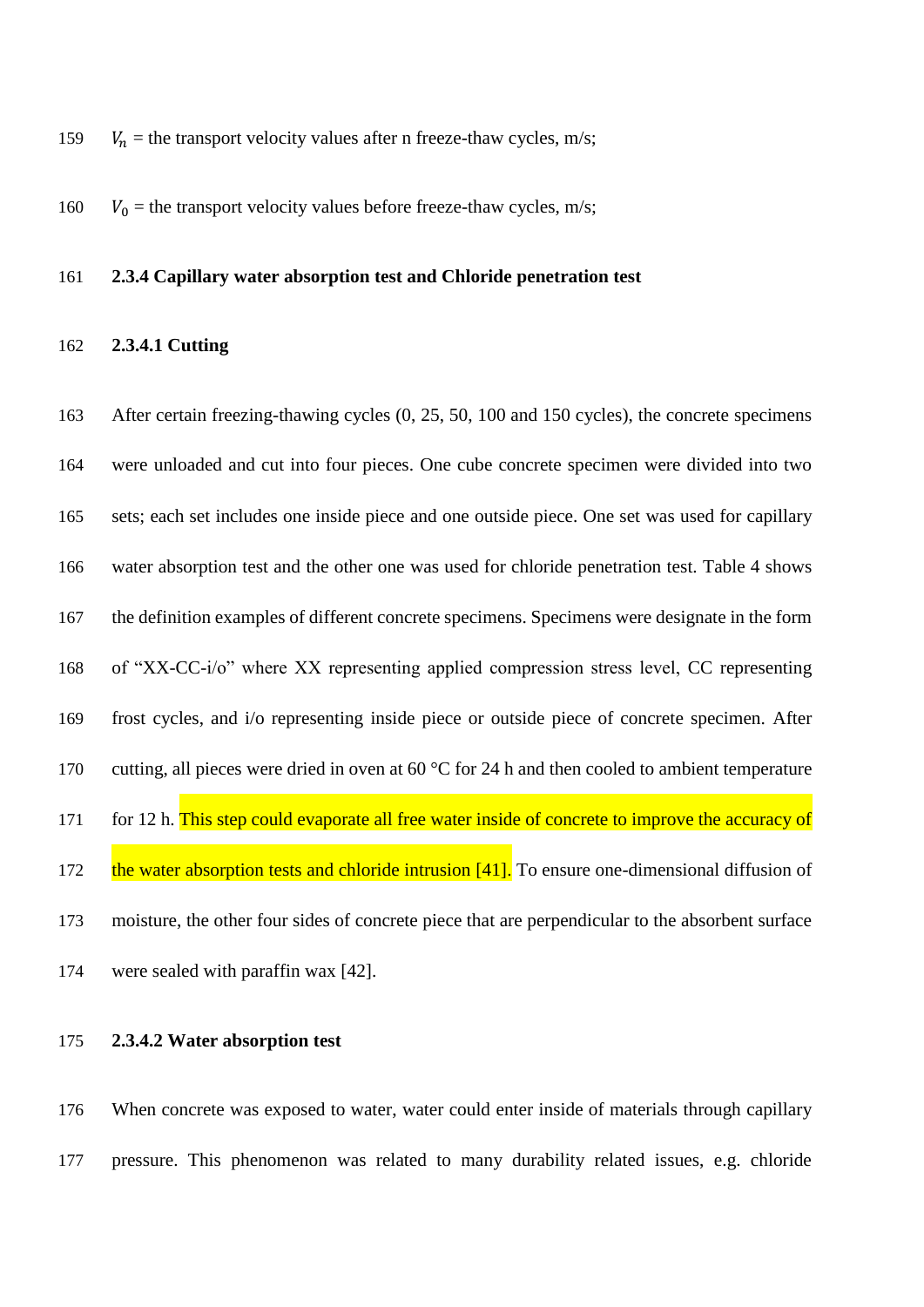178 penetration, hence damage the concrete structure [\[38,](#page-24-1) [43,](#page-24-6) [44\]](#page-24-7). The water absorption of concrete 179 were measured by the time dependent amount of water that was absorbed by capillary pores in 180 concrete. The amount of capillary absorption water of concrete gradually decays with the 181 square root of absorption time, which could be described using the following equation [\[23,](#page-23-4) [43\]](#page-24-6).  $\Delta W = A \sqrt{t}$  (2)

182 Where, A = the water absorption coefficient,  $g/m^2 \cdot h^{0.5}$ ; t = the immersion time of specimens in 183 water or 3.5% NaCl solution, hour; *t* varies from 0 h, 0.5 h, 1 h, 2 h, 4 h, 8 h, 12 h, 24 h, 48 h, 184 72 h, 168 h, 336 h and 672 h.

 Due to the effect of gravity, the mass of absorbed water could compensate with capillary pressure with the increase of absorbed time. As shown in [Fig.](#page-33-0) *4* and [Fig.](#page-34-0) *5*, the lines tend to steady with the increase of time. This process could be described in an empirical exponential 188 function as shown in Eq. (3). The parameters  $\alpha$  and  $\beta$  was determined by fitting Eq. (2) with experimental data as shown in [Fig.](#page-33-0) *4* and [Fig.](#page-34-0) *5*.

$$
\Delta W = a \big[ 1 - \exp(-b\sqrt{t}) \big] \tag{3}
$$

190 The time-dependent coefficient  $(A(t))$  of capillary water absorption was obtained by Eq. (4).

191 The initial coefficient of capillary water absorption  $A_i$  could be determined by Eq. (5) [\[23,](#page-23-4) [38\]](#page-24-1).

$$
A(t) = \frac{d\Delta W}{d\sqrt{t}} = a \times bexp(-b\sqrt{t})
$$
\n<sup>(4)</sup>

$$
A_i = a \times b \tag{5}
$$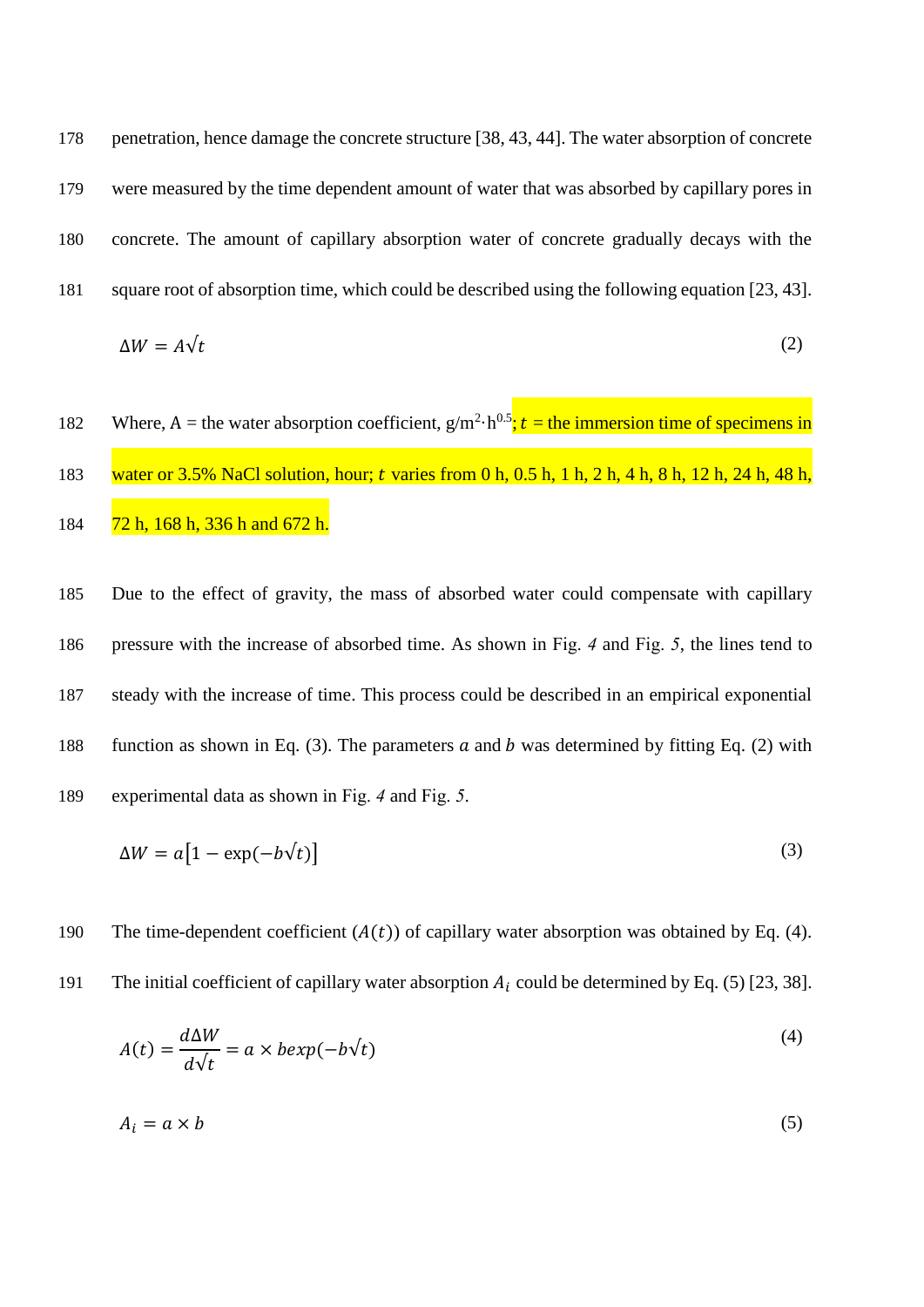#### **2.3.4.3 Chloride Penetration tests**

#### **1) Preparation of concrete powder**

 As mentioned in Section 2.2.3.1, one outside concrete piece and inside concrete piece were put in contact with NaCl solution with a concentration of 3.5%. The experiment set-up is the same as the water absorption test. After exposure to NaCl solution for certain age (7 days and 28 days), concrete were taken out of the container and grinded into powder layer by layer [\[45\]](#page-24-8). For the grinding procedure, the concrete block was first fixed on the grinding machine, and the grinding head was adjusted to contact the surface of concrete and started to grind. The grinding machine was shown in [\[45\]](#page-24-8). Each layer was milled with a thickness of 2 mm. In total, a depth of 20 mm was ground for each concrete specimen. The obtained concrete powder was sieve 202 with a 0.63 mm sieve-mesh and dried in an oven at a temperature of  $55 \pm 5$  °C for 2 hours. After drying, concrete powder was put in in a desiccator to room temperature, and then sealed for use.

#### **2) Determination of chloride ion content**

 The chloride content of the obtained powder was determined according to GB11896-89 [\[46\]](#page-24-9). 207 In this experiment, 2 grams of concrete powder was mixed with 50 ml distilled water  $(V_1)$  and shake for 15-20 minutes. After mixing the suspension liquid was stand still for 24 hours and 209 filtered. Afterwards, 20 ml filtrate  $(V_2)$  was pipetted and put into an Erlenmeyer flask. 2 drops of phenolphthalein was first added in the solution, then neutralized with dilute sulfuric acid until the solution became colourless. Afterwards, 10 drops of potassium chromate reagent was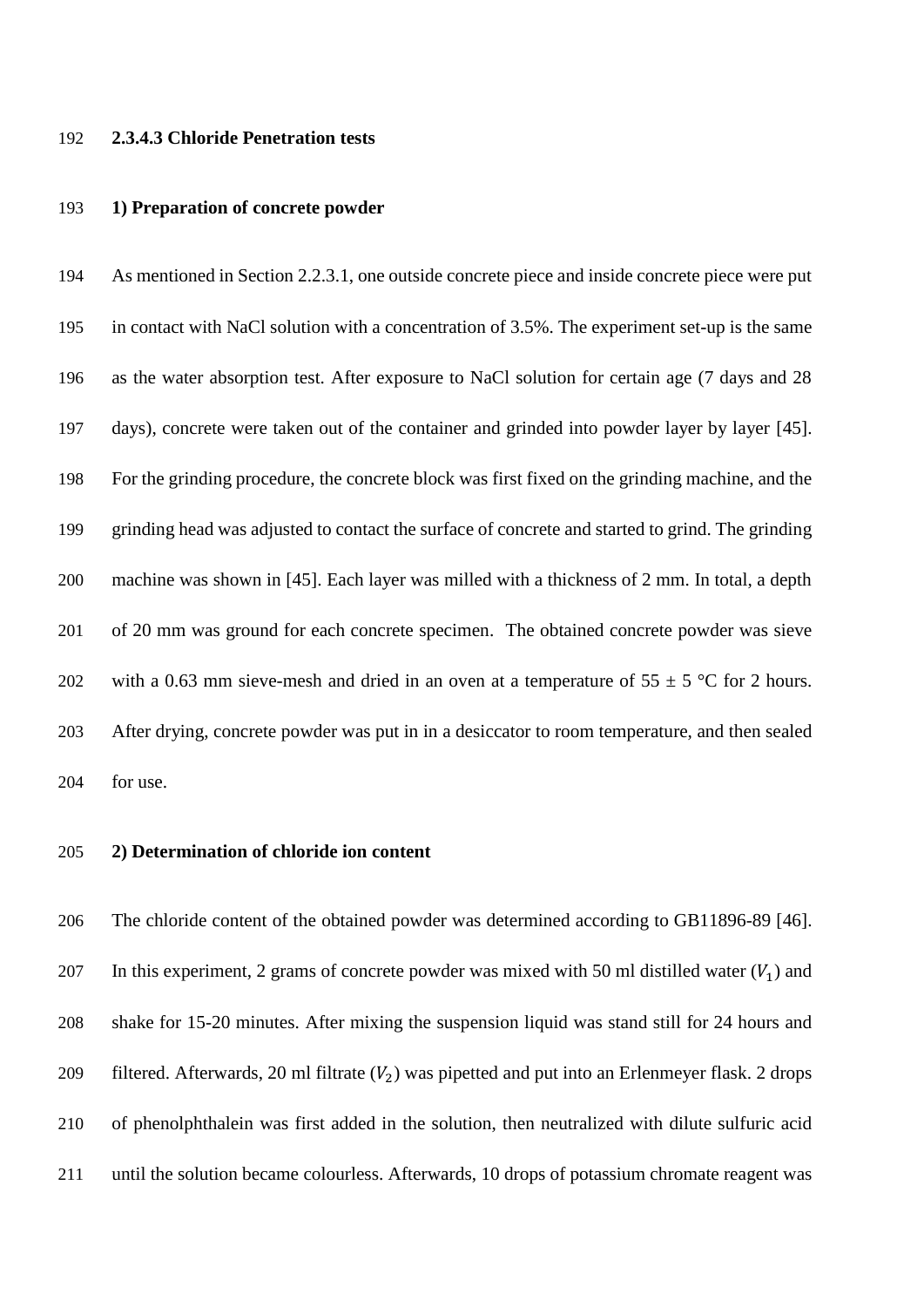- 212 added in the flask, and titrated with standard silver nitrate solution (0.02 mol/L) to become red 213 colour and recorded the volume  $(V_3)$  consumed by silver nitrate.
- 214 The free chloride content was calculated as Eq. (6) [\[47,](#page-24-10) [48\]](#page-24-11):

$$
P = \frac{C_{AgNO_3} V_3 \times 0.03545}{G \times \frac{V_2}{V_1}} \times 100\%
$$
\n(6)

- 215 Where:  $P =$  the free chloride content in concrete;
- 216  $G =$  the weight of concrete powder, 2 grams;
- 217  $V_1$  = the water used to dissolved concrete powder, 50 ml;
- 218  $V_2$  = the filtrate used for titration, 20 ml;
- 219  $V_3$  = the AgNO<sub>3</sub> used for titration.

#### 220 **2.3.5 Mercury intrusion porosimetry test (MIP)**

 The mercury intrusion porosimetry used in this study is Pore – master – 33. The measurement was conducted in two stages: the first stage is the low pressure stage; the second stage is the high pressure stage. The highest pressure can reach 33000 Psi (1 Psi = 6.895 kPa). Washburn equation (Eq. (6)) was used to calculate the diameter of pores intruded by mercury at each pressure step.

$$
D = -4\gamma\cos\theta/P\tag{6}
$$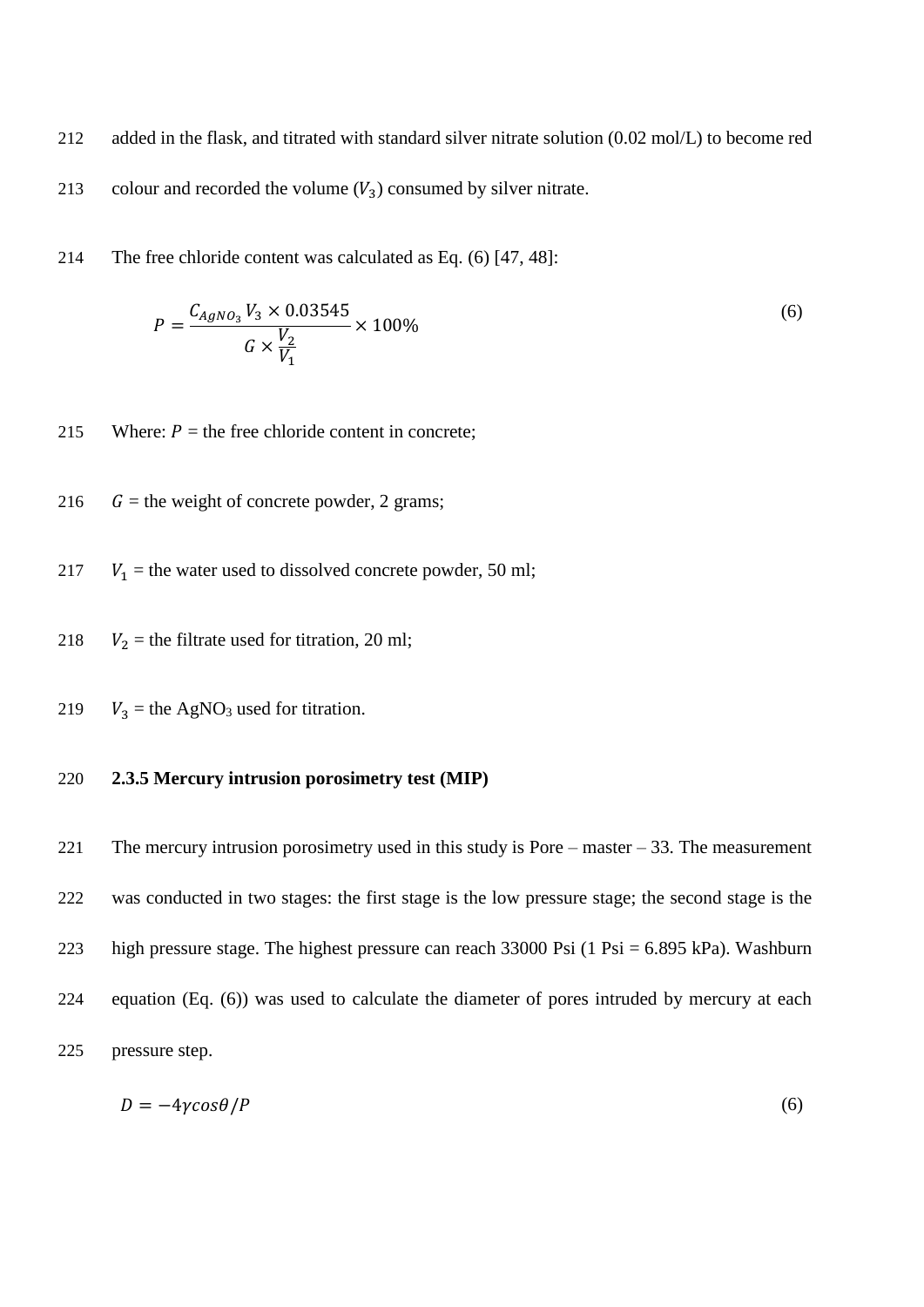226 Where D is the pore diameter,  $\gamma$  is the surface tension of mercury,  $\theta$  is the contact angle between mercury and AAF materials and P is the applied pressure. The surface tension used here is 0.485 N/m, and the contact angle is 132°. According to Washburn equation, the pore 229 size ranging from 360  $\mu$ m to 0.005  $\mu$ m can be detected in this study.

 The samples used for MIP test were damaged concrete pieces that was exposed to frost cycles and applied load. First, concrete piece was broken by hammer with hand and coarse aggregate were removed out from mortar. The mortar was then immediately immerged in ethanol to terminate the hydration. Before test, samples were dried by oven and cooled to room temperature.

### **3. Results and discussion**

#### **3.1 Mechanical behaviour**

#### **3.1.1 The mass loss of concrete exposed to freeze-thaw cycles**

[Fig.](#page-31-0) 2 shows the mass loss rate of C30 and C50 concrete during freeze-thaw cycles without 239 loading. For C30 concrete, there is a sharp mass-loss after 25 frost cycles which indicating the 240 initiation damage of concrete. C50 concrete showed much slower weight loss than C30 concrete during frost cycles. For example, when freeze-thaw cycles reached 150 times, the mass loss rate of C50 was 0.59%, significantly lower than that of C30 concrete (4.49%). The mass loss of concrete was mainly caused by the loss of mortar on the concrete surface [\[49\]](#page-24-12). C50 concrete had lower water/cement ratio and denser microstructure than C30 concrete.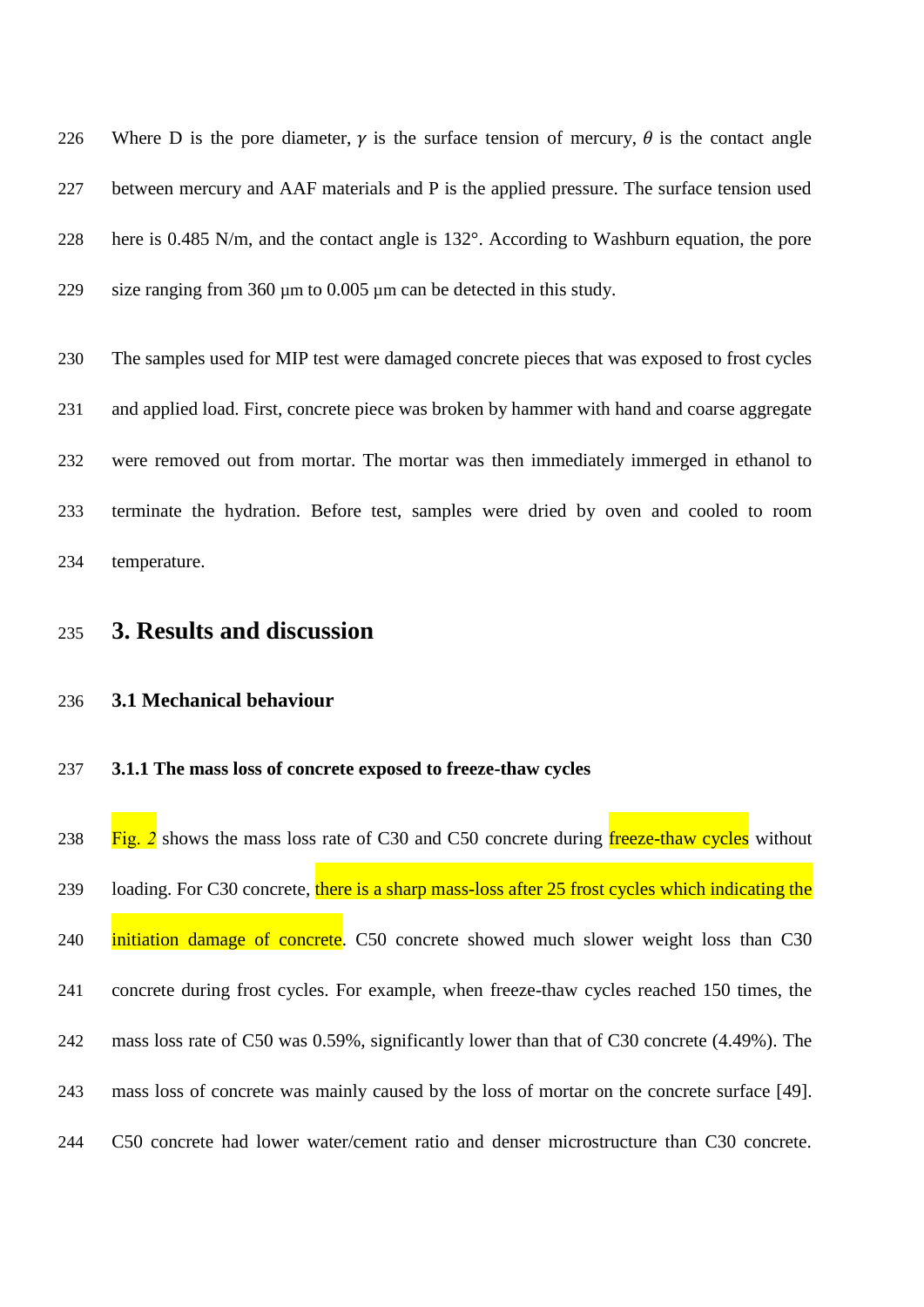Hence during freeze-thaw cycles, the saturated water in C50 concrete was lower than C30 concrete, resulting in less damage during frost cycles. Water/cement ratio showed importance in frost resistance of ordinary Portland concrete [\[50\]](#page-24-13).

## **3.1.2 The loss of relative dynamic modulus (RDM) of concrete under compressive load and freeze-thaw cycles**

 [Fig. 3](#page-32-0) shows the change of RDMs of C30 and C50 concrete under different compression stress ratio and frost cycles. It is obvious that the RDMs of C30 and C50 both decreased with increasing frost cycles. It is interesting to find that concrete samples under 30%ultimate load (0.3*fc*) presented the smallest RDM loss than samples without loading (0*fc*) and with 50% ultimate load (0.5*fc*). For example, the RDM loss of C30 concrete with 0.3*f<sup>c</sup>* load was 7.9%, compared to 39.4% and 43.1% for concrete C30 with 0*f<sup>c</sup>* load and 0.5*f<sup>c</sup>* load, respectively. The same phenomenon was also found in C50 concrete. It means that the application of a certain compressive load on concrete could increase its frost resistance. Compared to C30 concrete, C50 concrete had less RDM loss after same freeze-thaw cycles, which means C50 concrete performed better frost resistance than C30 concrete.

 It is speculated that the loss process of RDM depended on the pore structure in concrete during 261 the freeze-thaw process. At low temperature (lower than  $0^{\circ}$ C), the volume of closed pore in concrete expanded due to icing [\[51\]](#page-24-14). This expand force was counteracted by a certain compressive load. Thus, when the compressive ratio was 0.3 (0.3*fc*), concretes showed higher frost resistance than concretes without loading. With the increase of loading (stress ratio is 0.5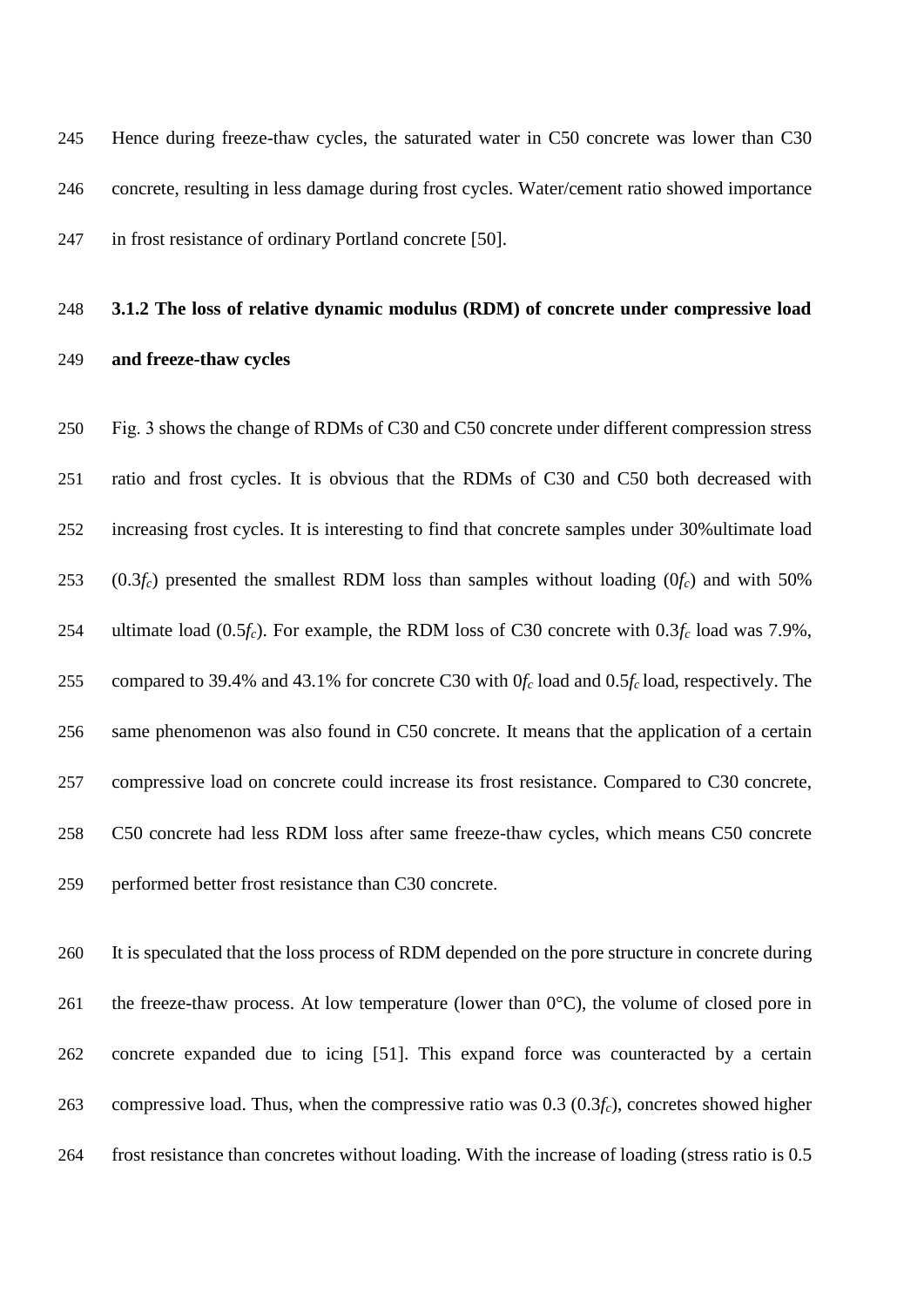in this study), the applied stress exceeded the expand force, secondary cracks were generated [\[52-54\]](#page-24-15). As discussed in section 2.3.3, cracks inside concrete reduced the transport velocity 267 values, which leading to a higher RDM loss.

## **3.2 Water absorption of concrete under coupling effect of compressive load and freeze-thaw cycles**

 Water absorption was regarded as a useful indicator to evaluate the damage of concrete under coupling effect of compressive load and freeze-thaw cycles [\[41\]](#page-24-4). [Fig. 4](#page-33-0) shows the amount of absorbed water of C30 concrete under coupling effect of load and freeze-thawing cycles. It was 273 found that the amount of absorbed water increased with the immersing time. For outside concrete specimens, the amount of absorbed water of concrete under 30% ultimate load (0.3*fc*) 275 shows lower water absorption content than that without load, while the concrete under 50% ultimate load (0.5*fc*) shows the highest. For inside concrete specimens, it is clear to see that the concrete under 0.5*f<sup>c</sup>* shows relatively higher water absorption amount, while concrete under 0.3*f<sup>c</sup>* shows similar water absorption amount in comparison with that without load. 279 As shown in [Fig. 4,](#page-33-0) the black dashed line is the base line of samples without any damage from 280 frost and load. Compare spacing between the black dashed line with samples, we could find 281 that the increment of the amount of absorbed water of the samples under  $0.3f_c$  is smaller than 282 other two samples. Particularly, when frost cycles increased from 25 to 50, there is inconspicuous increase for samples under 0.3*fc*. It is different with the results that observed by **Zhang et al.** [23], the amount of absorbed water increased with freeze-thaw cycles (0, 10, 50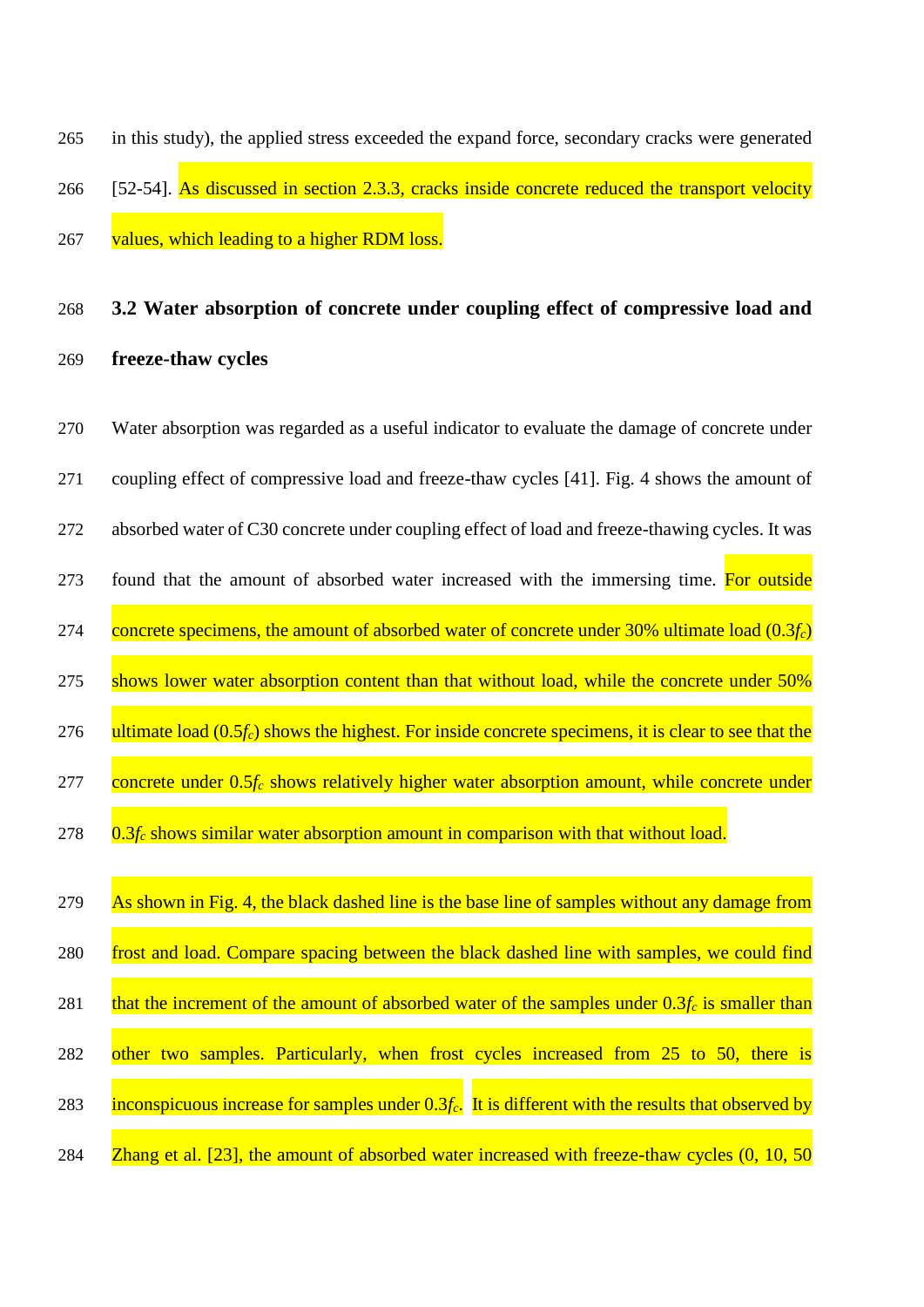- 285 and 100 cycles) if samples without applied load. This means that the service life prediction of 286 concrete structures becomes complex if applied mechanical load and environmental load.
- It is known that water absorption content was closely related to the capillary pores in concrete. A certain compressive stress could compact existing cracks in concrete and hinder the generation of new cracks, resulting in a lower water absorption content. When the applied load reached 50% ultimate load (0.5*fc*), the excessive load induced new cracks in concrete and then 291 water absorption content increased. [Bao and Wang \[34\]](#page-23-11) also found that cumulative water 292 content decreased when applied load increased from 0% to 19.81%, and then increased from 293 34.21% to 49.55%. We could find that, the influence of applied load on water absorption of 294 concrete showed less difference with or without freeze-thaw cycles.
- 295 The amount of absorbed water increased when frost cycles increased from 50 to 150. It indicates that the frost damage generated more cracks in concrete with the increase of freeze-thaw cycles. The new cracks provided more penetration path for water into concrete.

 The amount of absorbed water of inside concrete specimen was less than that of the outside specimens. It means that the damage caused by freeze-thaw cycles initiated from the outside, then developed to the inside part [\[23\]](#page-23-4). It is reported that the freeze-thaw damage on concrete included two aspects [\[6\]](#page-22-5): first is the peeling off surface mortar and then generation of internal cracks. In this study, it is found that the internal damage happened after 50 freeze-thaw cycles, before which the water absorption content was similar to inside samples [\(Fig. 4\)](#page-33-0).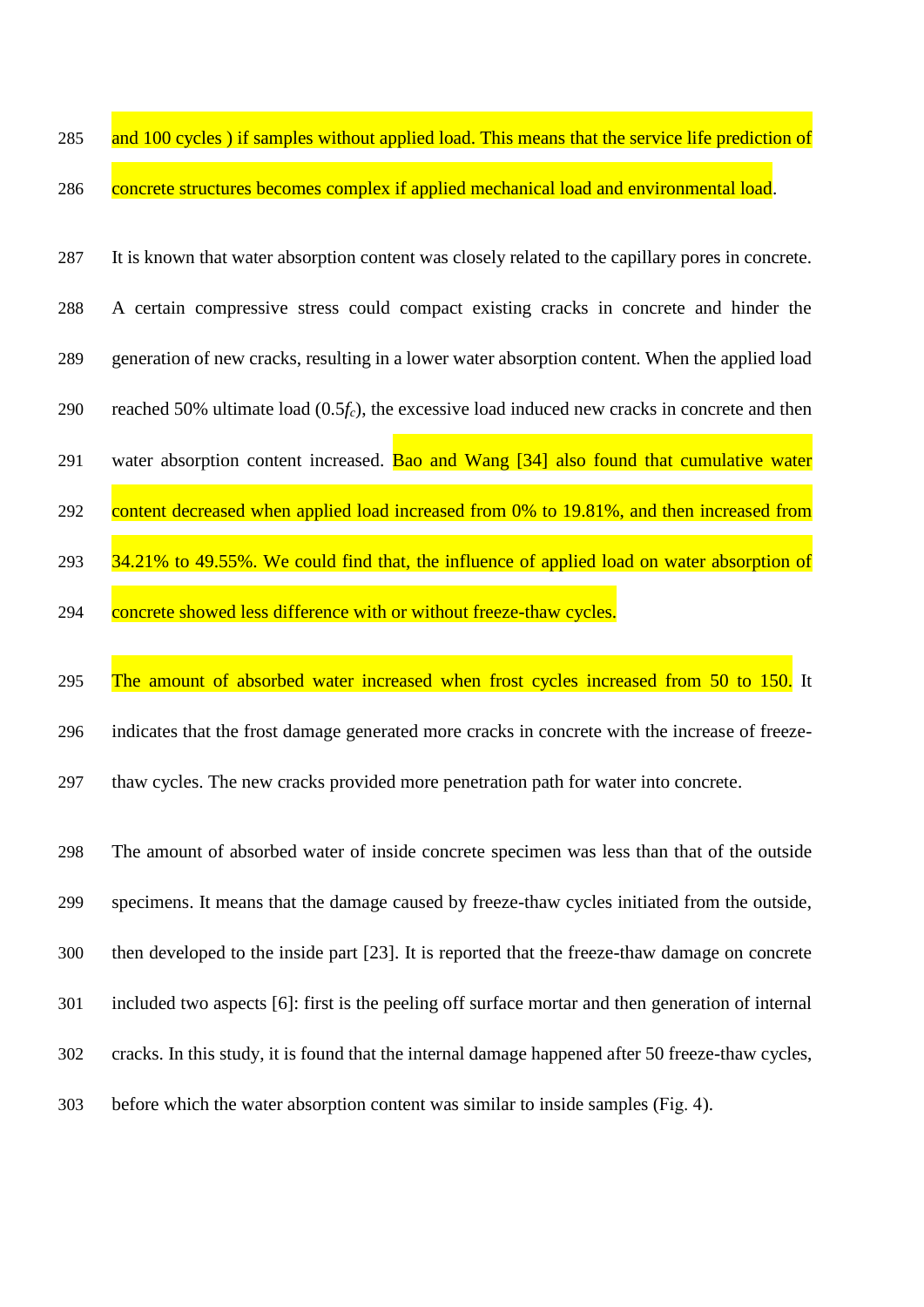[Fig. 5](#page-34-0) shows the amount of absorbed water of C50 concrete under the coupling effect of load and freeze-thaw cycles. In general, the amount of absorbed water of C50 exhibited similar trend as C30, while the water absorption content of C50 was about 5 times smaller than that of C30, both before and after the freeze-thaw cycles. It means that C50 concrete have a better water resistance than C30 concrete under the coupling effect of load and frost cycles.

309 It is interesting to note that the water absorption content of C50 concrete under 30% ultimate

310 load (0.3*fc*) showed close trend to that without loading. Samples under 50% ultimate load (0.5*fc*)

311 showed a little higher water absorption content. Compared with C30 concrete, samples under

312 50% ultimate load (0.5fc) showed a significant increase than that without loading. It means that 313 the applied stress had less influence on low water/cement ratio concrete (i.e. C50, w/c=0.35)

314  $\frac{\text{than high water/cement ratio concrete (i.e. C30, w/c=0.53)}$ .

315 [Fig. 6](#page-35-0) summarized the initial water absorption coefficient  $(A_i)$  of C30 and C50 as a function of 316 freeze-thaw cycles. It is clear that  $A_i$  exhibits an upward trend with the increase of freeze-thaw 317 cycles. For C30 concrete, after 50 freeze-thaw cycles, the  $A_i$  increased sharply. It means that 318 new cracks generated in concrete after 50 freeze-thaw cycles. For C50 concrete, the  $A_i$  was 319 much smaller than C30 concrete. The coupling effect of compressive load and freeze-thaw 320 cycles was more serious on C30 concrete than on C50 concrete [\[50\]](#page-24-13).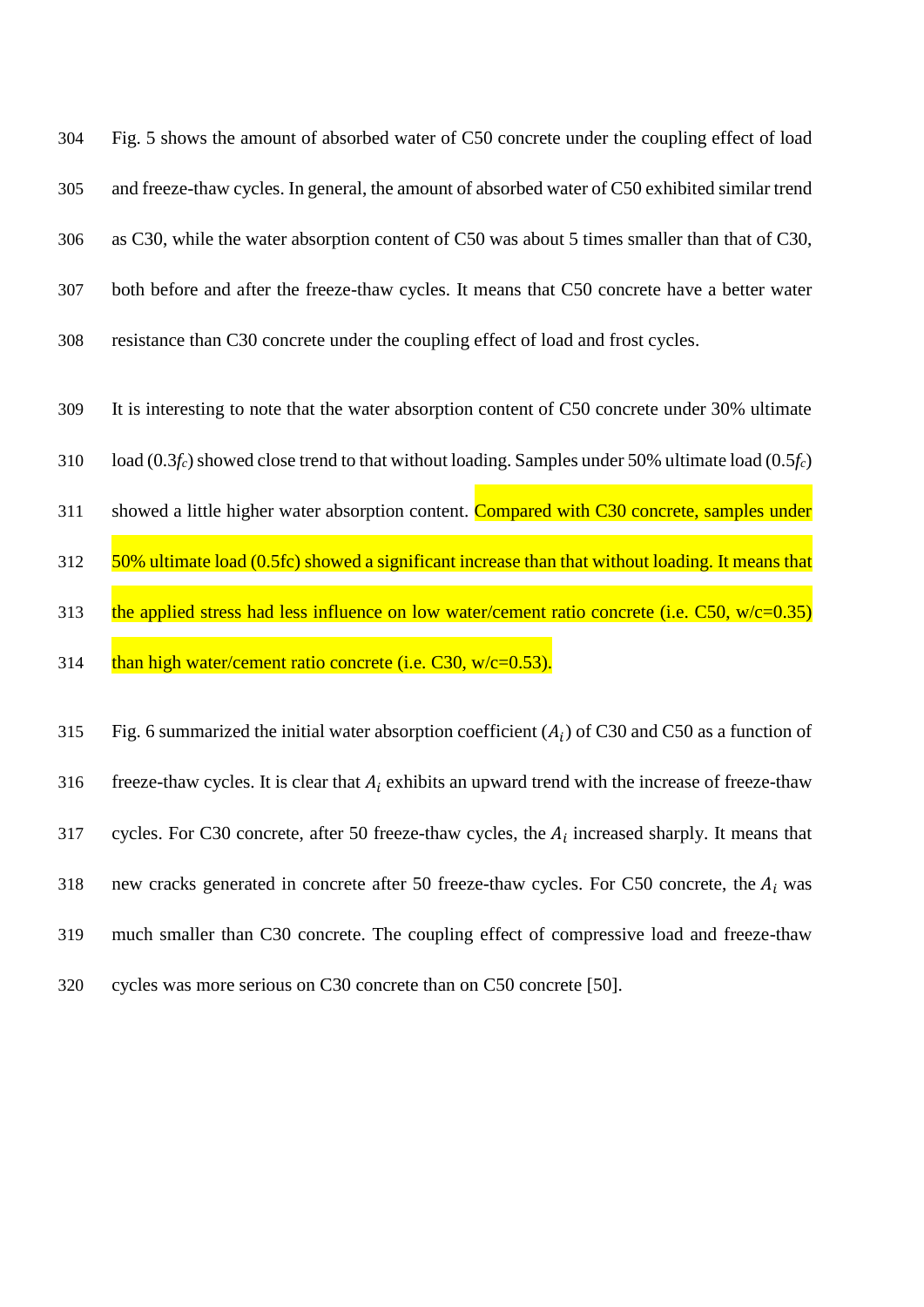# **3.3 Chloride penetration of concrete under compressive load and freeze-thaw cycles**

 [Fig. 7](#page-36-0) and [Fig. 8](#page-37-0) show the chloride ion content of C30 concrete after 7d and 28 d chloride penetration, respectively. The chloride ion content described with increasing depth. This is because that chloride ions penetrated into concrete surface by capillary suction and then diffused into deeper zones [\[38\]](#page-24-1).

| 327 | From Fig. 7, it is obvious that samples with $0.3f_c$ showed the least chloride ion content and       |
|-----|-------------------------------------------------------------------------------------------------------|
| 328 | samples with $0.5f_c$ showed the highest. It means that $0.3f_c$ could help hinder the penetration of |
| 329 | chloride ion while $0.5f_c$ accelerate the penetration. This is because that a certain compression    |
| 330 | stress level compact the pore structure of concrete. The penetration of chloride ion into concrete    |
| 331 | was hindered [35, 38, 55, 56]. The penetration depth and the amount of chloride ion                   |
| 332 | significantly increased with the increase of freeze-thaw cycles. Frost action before 50 freeze-       |
| 333 | thaw cycles did not apparently influence the penetration of chloride ion, which similar to the        |
| 334 | water absorption [57]. Compared with the results found by Zhang et al. [23], the amount of            |
| 335 | chloride pentation increased obviously with the increase of freeze-thaw cycles without load.          |
| 336 | The chloride penetration became complex and unstable if applied load. The results suggested           |
| 337 | that a certain compression load was encouraged for concrete structure in cold coast area [26].        |
| 338 | It suggested that a certain of compressive stress should be concerned into the durability design      |
| 339 | of reinforcement concrete structure.                                                                  |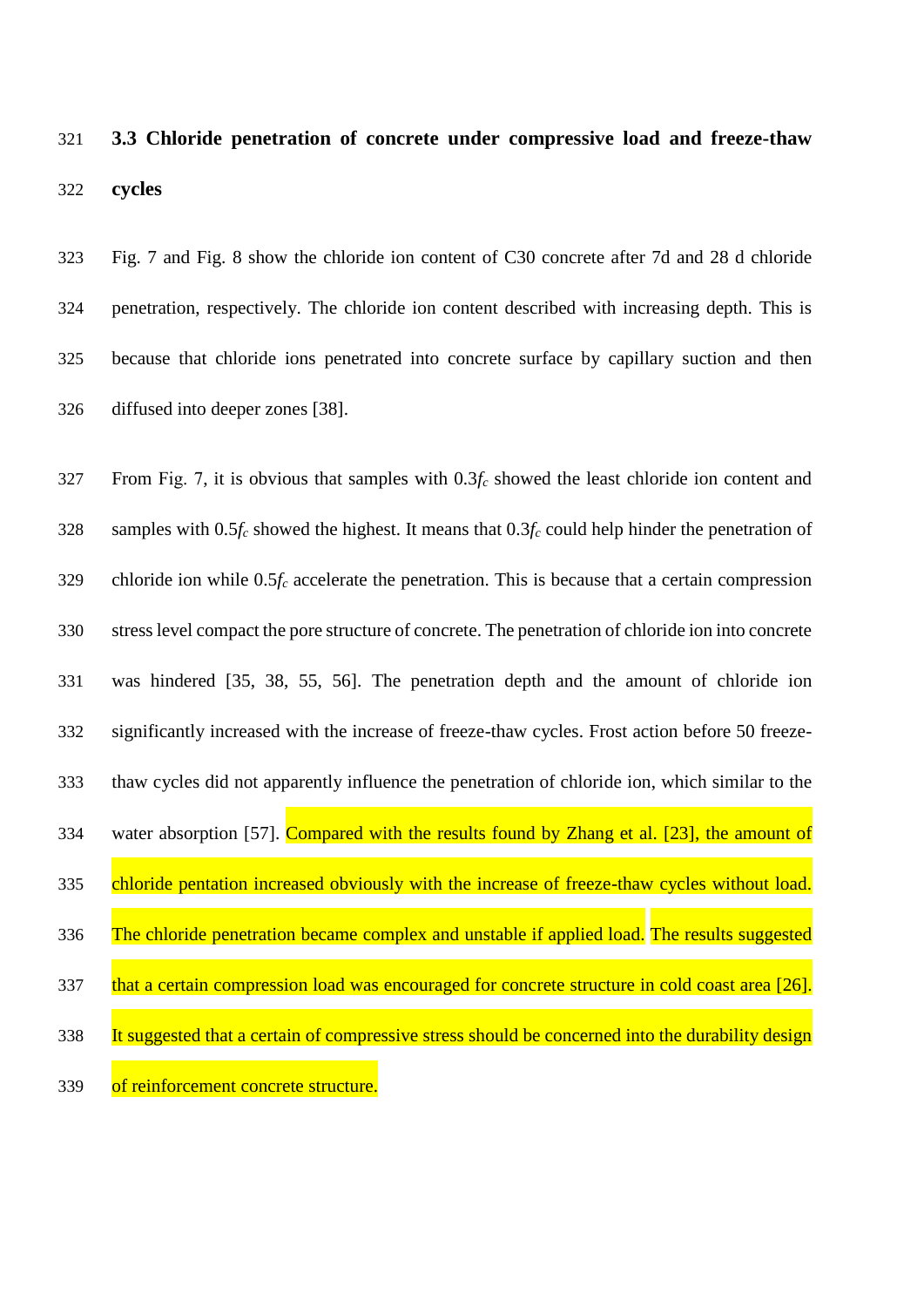It is also found that the chloride ion content of inside concrete specimen was less than that of the outside part. This is because that the peeling off of the surface of outside part which exposed to freeze-thaw solution provided new penetration pathway for chloride ion into concrete [\[23,](#page-23-4) [58\]](#page-25-3). It is suggested that a protective treatment on the surface of concrete could develop to enhance the durability of structure.

 From the comparison of [Fig. 7](#page-36-0) and [Fig. 8,](#page-37-0) it is obvious that the penetration depth and amount of chloride ion increased significantly after 28 d chloride penetration. For example, the chloride ion content of 7 d at 20 mm depth was less than 0.05% of concrete while chloride ion content of 28 d still kept down trend after 20 mm. According to [Wittmann et al. \[59\],](#page-25-4) raw material and tap water could carry around 0.05% chloride into concrete. This means that in this study chloride ion penetrated into deeper depth than 20mm after 28d penetration [\[23,](#page-23-4) [38\]](#page-24-1).

 [Fig. 9](#page-38-0) and [Fig. 10s](#page-39-0)howed the chloride ion content of C50 concrete after 7 d and 28 d chloride penetration. Similar change trend of chloride ion content occurred between C30 and C50 refer to the influence of coupling effect of freeze-thaw and stress level. It is noted that the chloride ion content of C50 tended to smooth at 10 mm while C30 concrete kept downward trend after 20 mm. Chloride penetration rate of C50 was much lower than C30. This indicated that C50 performs better chloride resistance than C30. This observation can be explained 357 phenomenologically by the difference of water/ratio. Lower w/c ration could synthesis more 358 impact concrete and shows higher damage resistance to coupling effect [\[23,](#page-23-4) [50\]](#page-24-13). Wang et al.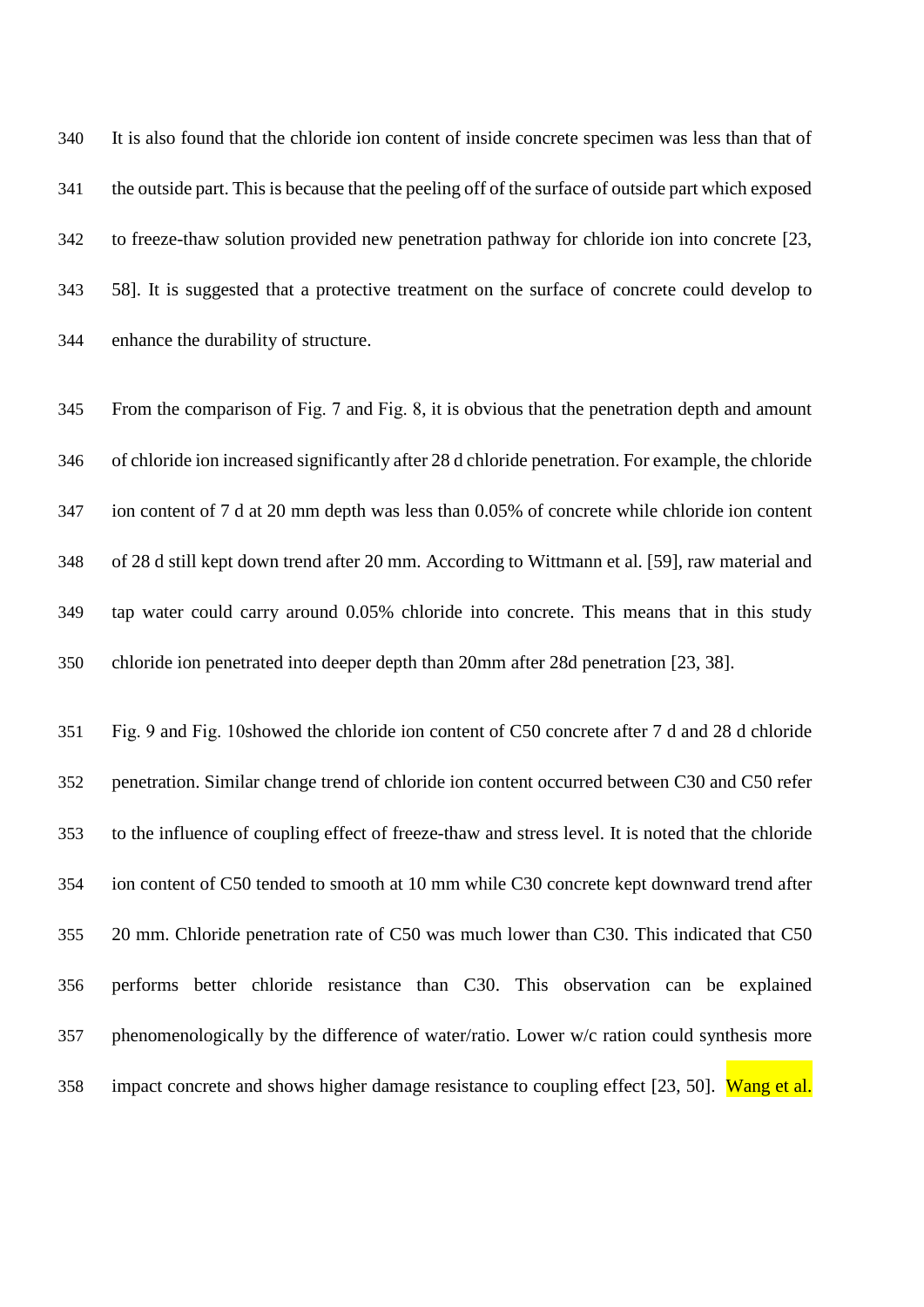| 359 | [48] also found that with the increase of the compressive stress (from $22\%$ to $51\%$ ), the chloride |
|-----|---------------------------------------------------------------------------------------------------------|
|     |                                                                                                         |
| 360 | concentration at a given depth was decreased, especially for the concretes $C30$ (w/c = 0.50).          |

**3.4 Pore size distribution**

 [Fig. 11](#page-40-0) showed the pore size distribution of C30 concrete under different compressive stress ratio after 50 freeze-thaw cycles. For all the samples, generally one peak (in the range of 10- 1000 nm) was shown in Fig.15, representing the capillary pores of C30. Due to "ink-bottle" effect and contact angle, the real pore diameter of capillary pores in C30 may be tens of times larger than the results in MIP. However, the comparison of equal treatment samples can still provide some valuable information on the pore structure.

 As suggested by [Mehta \[19\]](#page-23-0) and [Chen \[20\],](#page-23-1) capillary effect decreased firstly and then increased 369 with the pore size decreased from 10000nm to 100nm. After 50 freeze-thaw cycles, the peak corresponding to the capillary pore in 0.5*f<sup>c</sup>* was the highest, while the peak of 0*f<sup>c</sup>* (without loading) and 0.3*f<sup>c</sup>* was lower, indicating that concrete samples under 0.5*f<sup>c</sup>* was the highest water 372 absorption and chloride induction. Samples without load or freeze-thaw cycles showed the 373 smallest peak value and relatively lower amount of absorbed water and chloride ions. From comparison between undamaged samples with damaged samples, it proves that frost action lead to a percentage increment of coarse pores, resulting in an increment of absorbed water and chloride. At the meantime, 50% ultimate compressive stress encouraged the frost 377 damage while 30% ultimate compressive stress could reduce.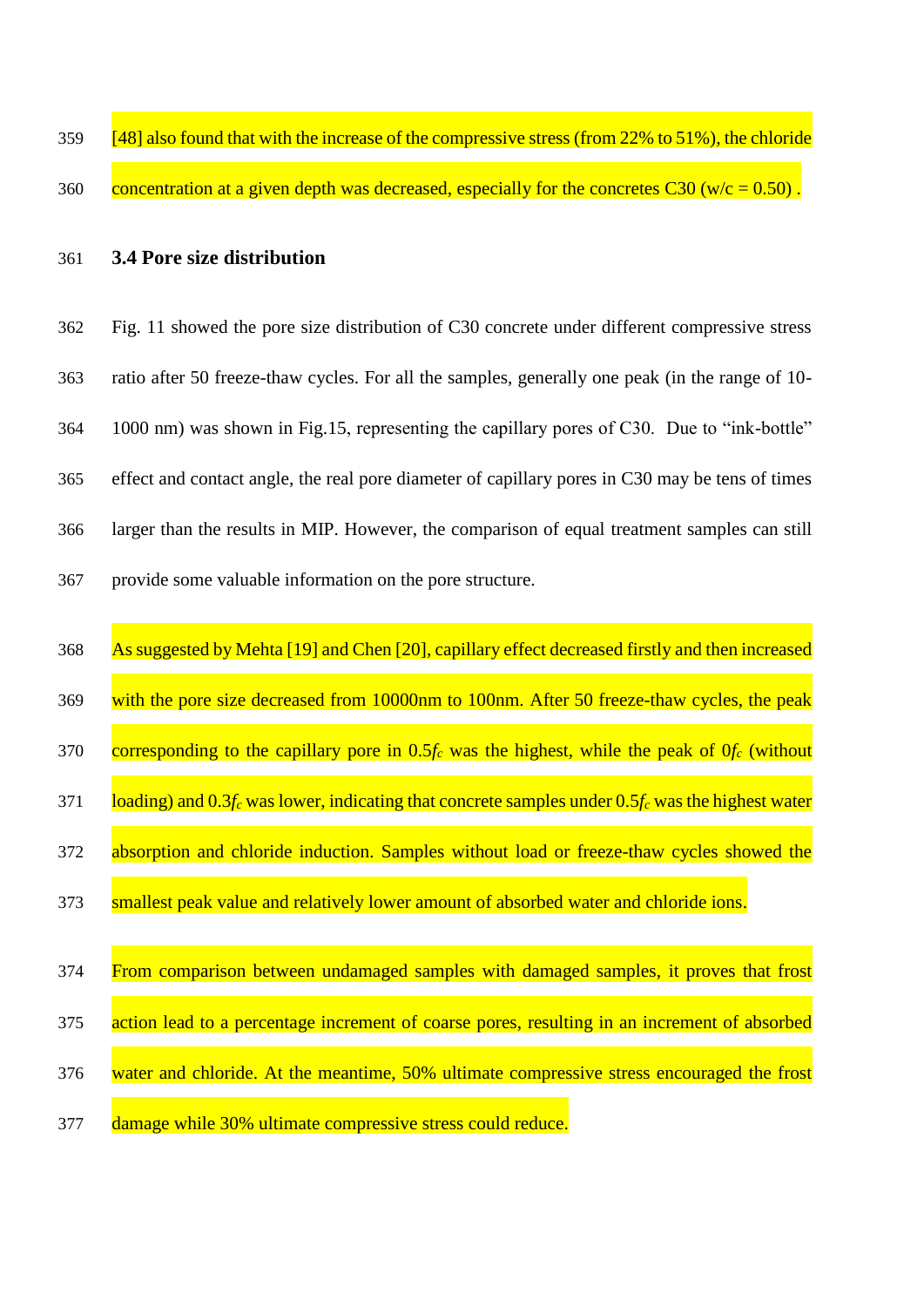From above results, we could confirm that stress played a relatively important role in the water absorption and chloride penetration of concrete under coupling effect of load and freeze-thaw. It means that a certain stress level (30% ultimate strength in this study) could improve the resistance of concrete to water and aggressive solution during freeze-thaw cycles. The above result provided key information regarding to the service life design or durability design of concrete structure in cold coast area.

### **4. Conclusions**

From the result presented in this paper, the following conclusions can be drawn:

- 1. The amount of absorbed water and chloride ion increased slightly before 50 freeze- thaw cycles and sharply after 100 and 150 cycles. Freeze thaw shifted the pore size distribution towards microporous and generate new cracks, which provided new penetration path for water and chloride ion into concrete.
- 2. C50 concrete showed better penetration resistance to water and chloride ion than C30 concrete. The effect of applied load had much less impact on the Cl penetration than C30 concrete. Water/cement ratio is the decisive factor on the durability performance of concrete. The applied load (0.3*fc*) had inconspicuous effect on C50 concrete. 3. For C30 concrete, a certain stress (0.3*fc*) could help relieve the damage caused by frost
- of load should be concerned into the durability design of reinforcement concrete structure exposed to marine environment.

and Cl ingression, while excessive load (0.5*fc*) could aggravate damage. The influence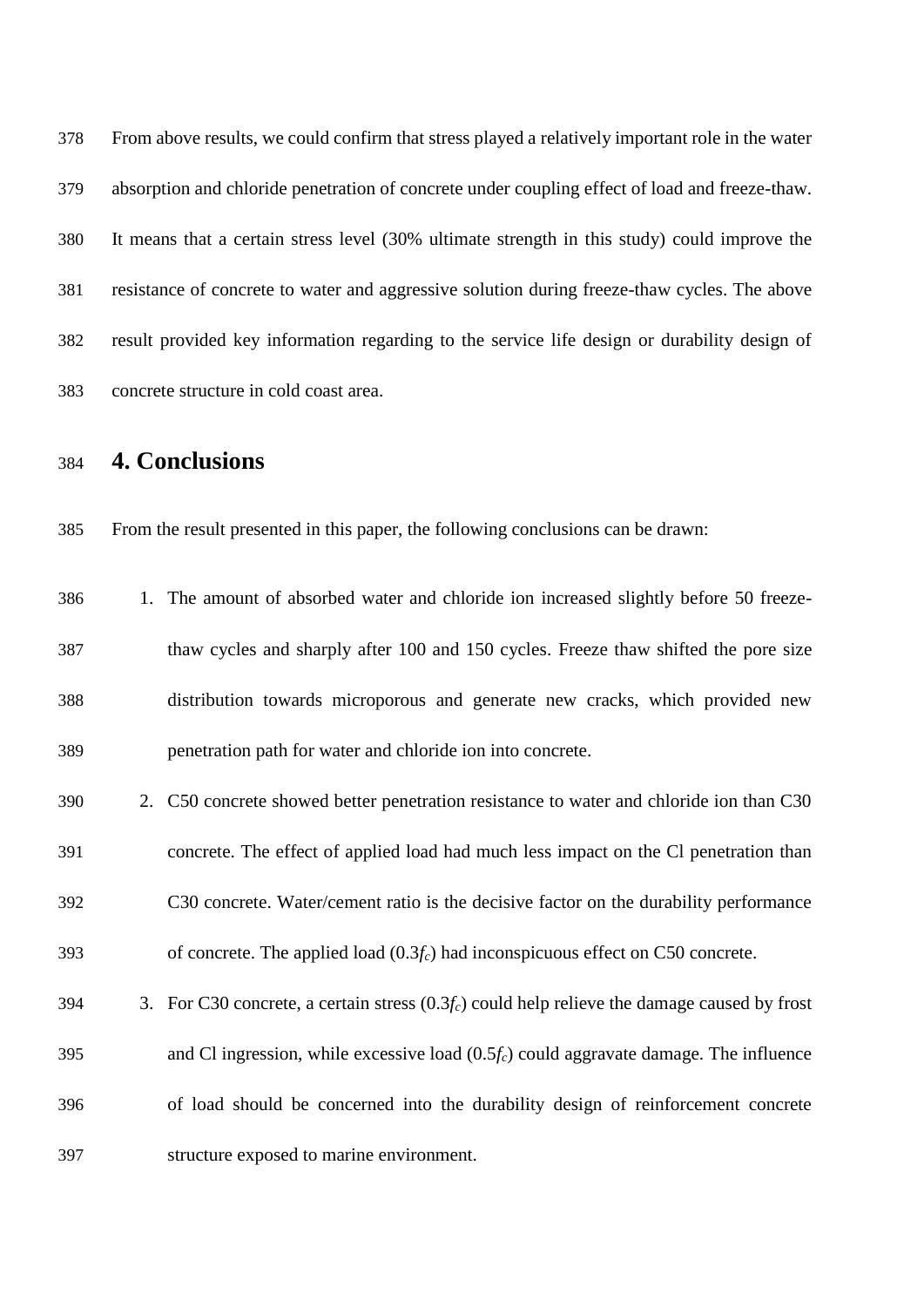398 4. Under coupling effect of load and freeze-thaw, applied load could cause significant change to the freeze-thaw resistance of concrete; however, the unfluence of load on the durability of concrete is slightly changed by freeze-thaw.

## **Acknowledgements**

- Financial support of ongoing projects by Natural Science Foundation of China (51420105015,
- U1706222, 51778309), 973 Program (2015CB655100), and Natural Science Foundation of
- Shandong Province (ZR201709210171, ZR2017ZC0737) is greatly acknowledged.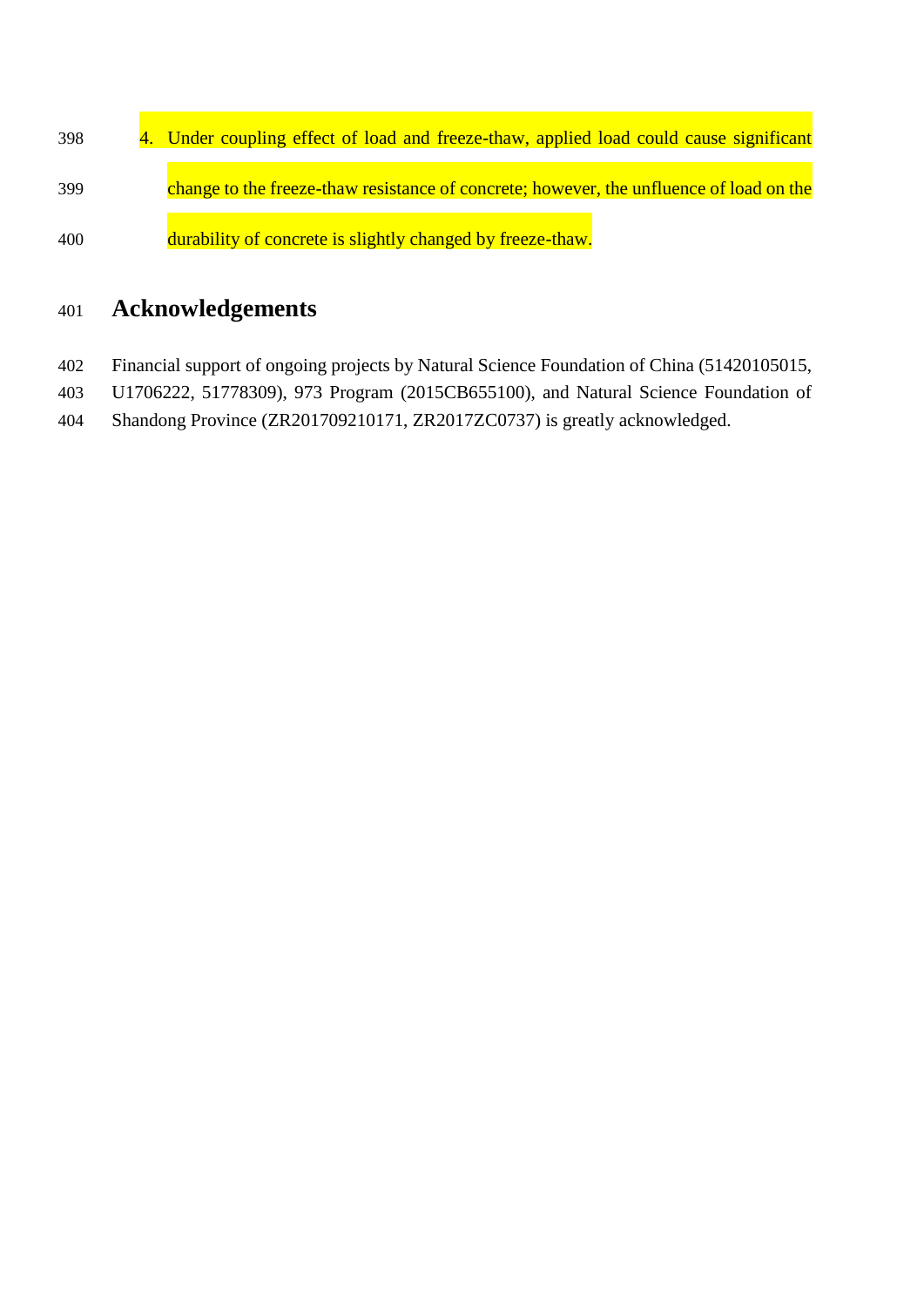#### **References**

<span id="page-22-10"></span><span id="page-22-9"></span><span id="page-22-8"></span><span id="page-22-7"></span><span id="page-22-6"></span><span id="page-22-5"></span><span id="page-22-4"></span><span id="page-22-3"></span><span id="page-22-2"></span><span id="page-22-1"></span><span id="page-22-0"></span> 1. Aı̈tcin, P.-C., Cements of yesterday and today: Concrete of tomorrow. Cement and Concrete Research, 2000. **30**(9): p. 1349-1359. 2. Powers, T.C. A working hypothesis for further studies of frost resistance of concrete. in Journal Proceedings. 1945. 3. Wang, P.G., et al. Influence of Sustained Load on Durability and Service Life of Reinforced Concrete Structures. in Key Engineering Materials. 2016. Trans Tech Publ. 4. Glasser, F.P., J. Marchand, and E. Samson, Durability of concrete—degradation phenomena involving detrimental chemical reactions. Cement and Concrete Research, 2008. **38**(2): p. 226- 246. 5. Pigeon, M. and R. Pleau, Durability of concrete in cold climates. 2010: CRC Press. 6. Yang, Z., W.J. Weiss, and J. Olek, Water Transport in Concrete Damaged by Tensile Loading 417 and Freeze– Thaw Cycling. Journal of Materials in Civil Engineering, 2006. **18**(3): p. 424-434. 7. Wilson, M., M. Carter, and W. Hoff, British Standard and RILEM water absorption tests: A critical evaluation. Materials and Structures, 1999. **32**(8): p. 571-578. 8. Dullien, F.A., Porous media: fluid transport and pore structure. 2012: Academic press. 9. Boddy, A., et al., An overview and sensitivity study of a multimechanistic chloride transport model. Cement and concrete research, 1999. **29**(6): p. 827-837. 10. Yong, R.N., A.-M.O. Mohamed, and B.P. Warkentin, Principles of contaminant transport in soils. 1992: Elsevier Science Publishers. 11. Gutiérrez-Padilla, M.G.D., et al., Biogenic sulfuric acid attack on different types of commercially produced concrete sewer pipes. Cement and Concrete Research, 2010. **40**(2): p. 293-301. 12. Wang, L. and S. Li, Capillary absorption of concrete after mechanical loading. Magazine of Concrete Research, 2014. **66**(8): p. 420-431. 13. Martys, N.S. and C.F. Ferraris, Capillary transport in mortars and concrete. Cement and Concrete Research, 1997. **27**(5): p. 747-760. 14. Dehghanpoor Abyaneh, S., H.S. Wong, and N.R. Buenfeld, Computational investigation of capillary absorption in concrete using a three-dimensional mesoscale approach. Computational Materials Science, 2014. **87**: p. 54-64. 15. Mors, R.R.M.M.t.n.b.c. and H.H.M.J.t.n. Jonkers, Effect on Concrete Surface Water Absorption upon Addition of Lactate Derived Agent. Coatings (2079-6412), 2017. **7**(4): p. 1- 10. 16. Soroushian, P., H. Chowdhury, and T. Ghebrab, Evaluation of Water-Repelling Additives for Use in Concrete-Based Sanitary Sewer Infrastructure. Journal of Infrastructure Systems, 2009. **15**(2): p. 106-110. 17. Şahmaran, M. and V.C. Li, Influence of microcracking on water absorption and sorptivity of ECC. Materials and Structures, 2009. **42**(5): p. 593-603. 18. Wu, L., et al., Autogenous shrinkage of high performance concrete: A review. Construction and Building Materials, 2017. **149**: p. 62-75.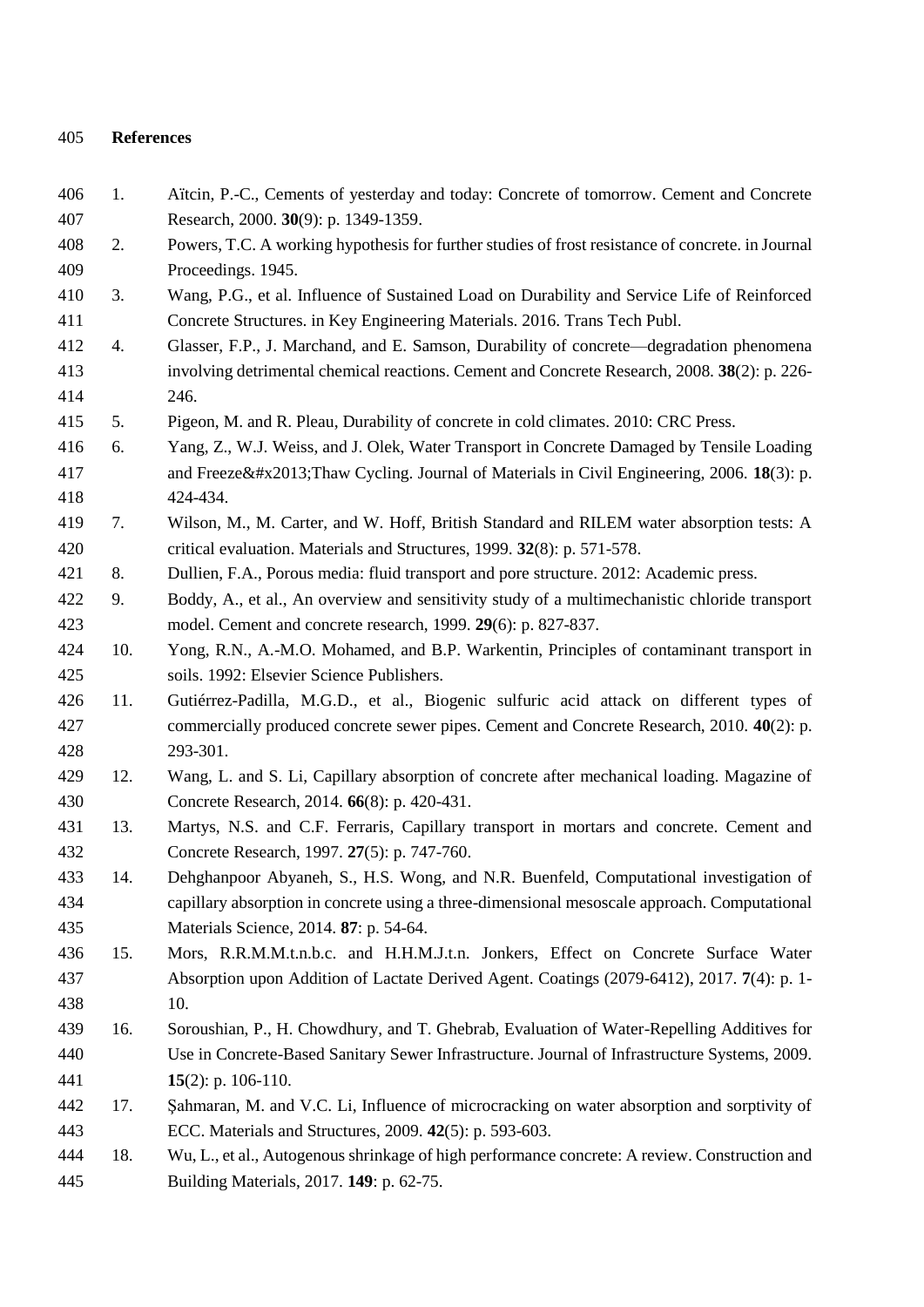- <span id="page-23-0"></span> 19. Mehta, P.K., Studies on blended Portland cements containing Santorin earth. Cement and Concrete Research, 1981. **11**(4): p. 507-518.
- <span id="page-23-1"></span> 20. Chen, L.W., Yongping; Yin, Xinshen; Zhang, Dan, Effect of aperture size on impermeability of concrete. Journal of The Chinese Ceramic Society, 2005. **33**(4): p. 500-505.
- <span id="page-23-2"></span> 21. Zhang, S.P. and L. Zong, Evaluation of Relationship between Water Absorption and Durability of Concrete Materials. Advances in Materials Science & Engineering, 2014: p. 1-8.
- <span id="page-23-3"></span> 22. Zuquan, J., et al., Chloride ions transportation behavior and binding capacity of concrete exposed to different marine corrosion zones. Construction and Building Materials, 2018. **177**: p. 170-183.
- <span id="page-23-4"></span> 23. Zhang, P., et al., Influence of freeze-thaw cycles on capillary absorption and chloride penetration into concrete. Cement and Concrete Research, 2017. **100**: p. 60-67.
- 24. Cui, F.-k., et al., Mechanical and Failure Criteria of Air-Entrained Concrete under Triaxial Compression Load after Rapid Freeze-Thaw Cycles. Advances in Materials Science & Engineering, 2017: p. 1-8.
- 25. Zhang, P., et al., Effect of Air Entrainment on the Mechanical Properties, Chloride Migration, and Microstructure of Ordinary Concrete and Fly Ash Concrete. Journal of Materials in Civil Engineering, 2018. **30**(10): p. 04018265.
- <span id="page-23-5"></span> 26. Zhang, P., et al., Steel reinforcement corrosion in concrete under combined actions: The role of freeze-thaw cycles, chloride ingress, and surface impregnation. Construction and Building Materials, 2017. **148**: p. 113-121.
- 27. Tennakoon, C., et al., Chloride ingress and steel corrosion in geopolymer concrete based on long term tests. Materials & Design, 2017. **116**: p. 287-299.
- 28. Zhang, P., et al., Application of neutron imaging to investigate fundamental aspects of durability of cement-based materials: A review. Cement and Concrete Research, 2018. **108**: p. 152-166.
- <span id="page-23-6"></span> 29. Costa, A. and J. Appleton, Chloride penetration into concrete in marine environment—Part I: Main parameters affecting chloride penetration. Materials and Structures, 1999. **32**(4): p. 252.
- <span id="page-23-7"></span> 30. Collepardi, M., A. Marcialis, and R. Turriziani, Penetration of chloride ions into cement pastes and concretes. Journal of the American Ceramic Society, 1972. **55**(10): p. 534-535.
- <span id="page-23-8"></span> 31. Cai, H. and X. Liu, Freeze-thaw durability of concrete: ice formation process in pores. Cement and Concrete Research, 1998. **28**(9): p. 1281-1287.
- <span id="page-23-9"></span> 32. Molero, M., et al., Evaluation of freeze–thaw damage in concrete by ultrasonic imaging. NDT & E International, 2012. **52**: p. 86-94.
- <span id="page-23-10"></span> 33. Sun, J. and L. Lu, Coupled effect of axially distributed load and carbonization on permeability of concrete. Construction and Building Materials, 2015. **79**: p. 9-13.
- <span id="page-23-11"></span> 34. Bao, J. and L. Wang, Combined effect of water and sustained compressive loading on chloride penetration into concrete. Construction and Building Materials, 2017. **156**: p. 708-718.
- <span id="page-23-12"></span> 35. Sun, W., et al., Damage and damage resistance of high strength concrete under the action of load and freeze-thaw cycles. Cement and Concrete Research, 1999. **29**(9): p. 1519-1523.
- <span id="page-23-13"></span> 36. Tsivilis, S., et al., A study on the parameters affecting the properties of Portland limestone cements. Cement and Concrete Composites, 1999. **21**(2): p. 107-116.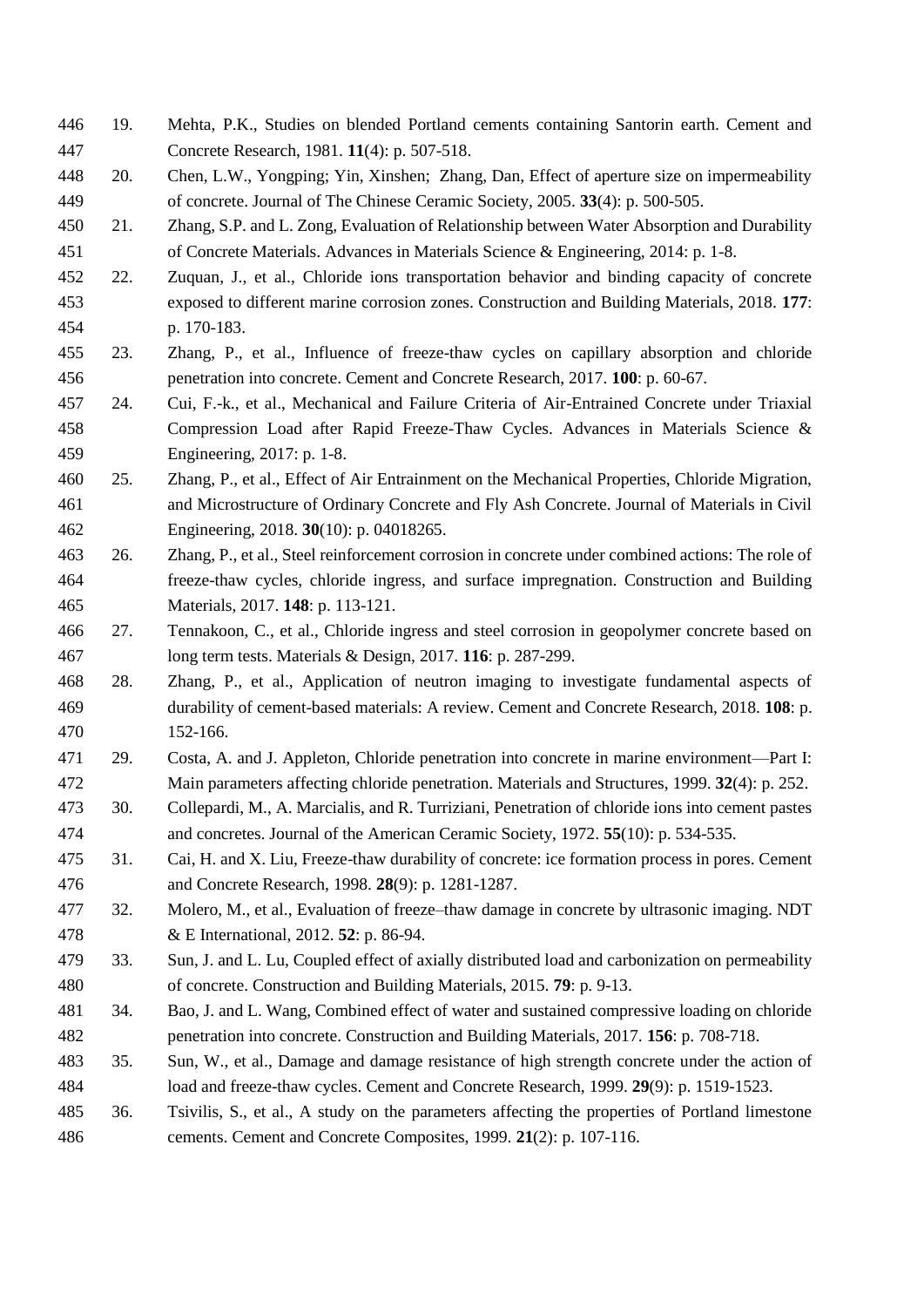- <span id="page-24-0"></span> 37. Standard, C., GB/T, 50081-2002 Method for testing mechanical properties of normal concrete. Beijing, China, 2002.
- <span id="page-24-1"></span> 38. Lu, W., et al., Influence of an applied compressive load on capillary absorption of concrete: observation of anisotropy. Restoration of Buildings and Monuments, 2014. **20**(2): p. 131-136.
- <span id="page-24-2"></span> 39. Standard, C.I., Testing methods for long-term and long-lasting performance of ordinary concrete, Construction Industry Publications;GB/T 50082-2009. 2009, Standard Press of China: Beijing, China.
- <span id="page-24-3"></span> 40. Pigeon, M., R. Pleau, and P.-C. Aitcin, Freeze-thaw durability of concrete with and without silica fume in ASTM C 666 (Procedure A) test method: internal cracking versus scaling. Cement, concrete and aggregates, 1986. **8**(2): p. 76-85.
- <span id="page-24-4"></span> 41. Wittmann, F., et al. Service life of reinforced concrete structures under combined mechanical and environmental loads. in 2nd International Symposium on Service Life Design for Infrastructures. 2010. RILEM Publications SARL.
- <span id="page-24-5"></span> 42. Hall, C., Water movement in porous building materials—I. Unsaturated flow theory and its applications. Building and Environment, 1977. **12**(2): p. 117-125.
- <span id="page-24-6"></span> 43. Litvan, G.G., Phase transitions of adsorbates. V. Aqueous sodium chloride solutions adsorbed of porous silica glass. Journal of Colloid and Interface Science, 1973. **45**(1): p. 154-169.
- <span id="page-24-7"></span> 44. Castro, J., D. Bentz, and J. Weiss, Effect of sample conditioning on the water absorption of concrete. Cement and Concrete Composites, 2011. **33**(8): p. 805-813.
- <span id="page-24-8"></span> 45. Hong, F. and Z. Tiejun, DRB-H1 Fourth Generation Concrete Grinding Machine, in Patent, China. 2004.
- <span id="page-24-9"></span> 46. Zhang, Q., et al., Diffusion kinetics of sodium chloride in Grass carp muscle and its diffusion anisotropy. Journal of Food Engineering, 2011. **107**(3): p. 311-318.
- <span id="page-24-10"></span> 47. LI, S. and W. SUN, Review on deterioration of concrete subjected to coupling effect of fatigue load, carbonation and chlorides. Journal of The Chinese Ceramic Society, 2013. **41**(11): p. 1459-1464.
- <span id="page-24-11"></span> 48. Wang, H., et al., Effect of External Loads on Chloride Transport in Concrete. Journal of Materials in Civil Engineering, 2011. **23**(7): p. 1043-1049.
- <span id="page-24-12"></span> 49. Shang, H.-s. and Y.-p. Song, Behavior of air-entrained concrete under the compression with constant confined stress after freeze–thaw cycles. Cement and Concrete Composites, 2008. **30**(9): p. 854-860.
- <span id="page-24-13"></span> 50. Wittmann, F., P. Zhang, and T. Zhao, Influence of combined environmental loads on durability of reinforced concrete structures. Restoration of Buildings and Monuments, 2006. **12**(4): p. 349-362.
- <span id="page-24-14"></span> 51. Zhang, P., et al., Self-healing behaviour of multiple microcracks of strain hardening cementitious composites (SHCC). Construction and Building Materials, 2018. **169**: p. 705-715.
- <span id="page-24-15"></span> 52. Dry, C., Three designs for the internal release of sealants, adhesives, and waterproofing chemicals into concrete to reduce permeability. Cement and Concrete Research, 2000. **30**(12): p. 1969-1977.
- 53. Qi, C., J. Weiss, and J. Olek, Characterization of plastic shrinkage cracking in fiber reinforced concrete using image analysis and a modified Weibull function. Materials and Structures, 2003. **36**(6): p. 386-395.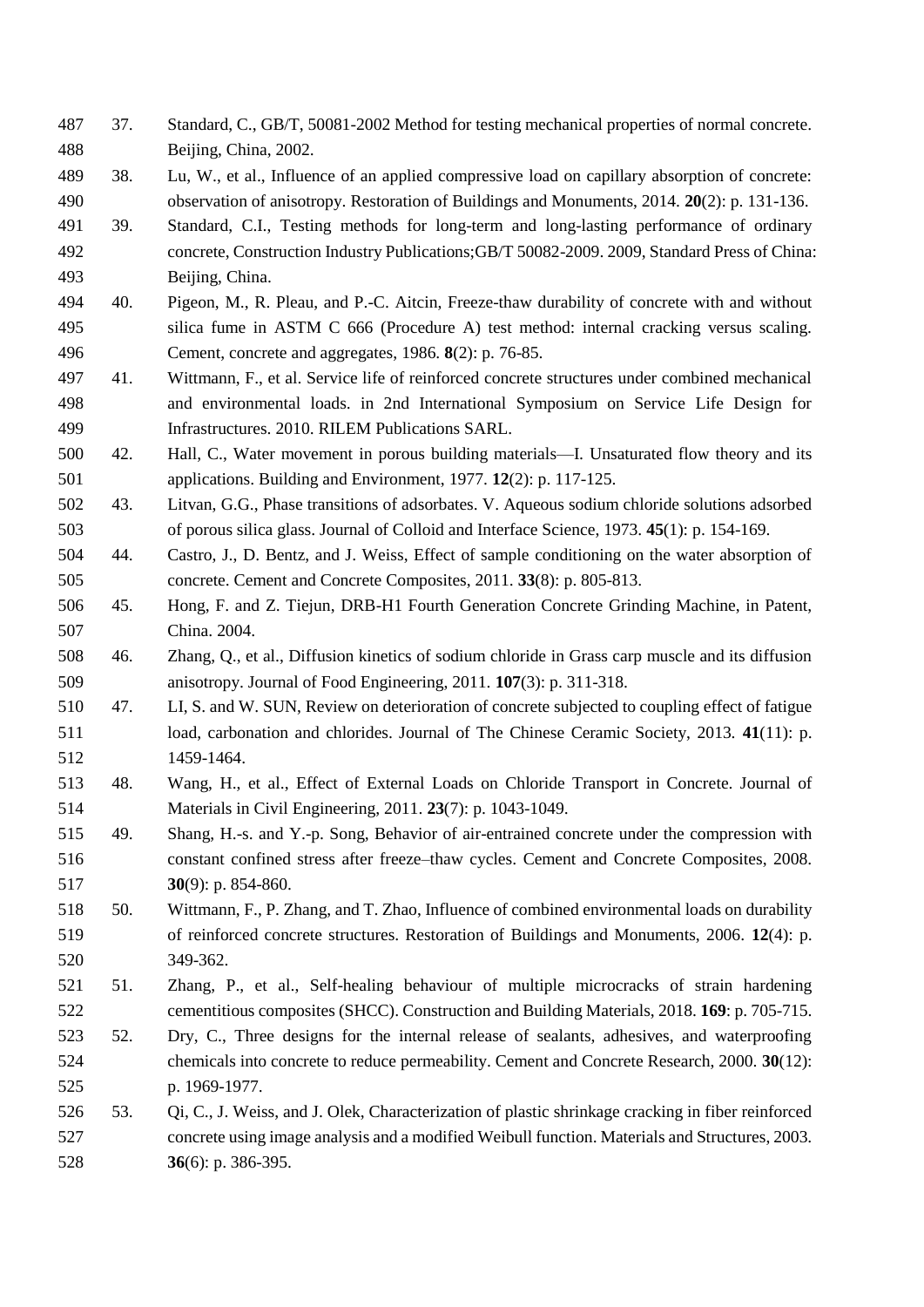- 54. Matallah, M., C. La Borderie, and O. Maurel, A practical method to estimate crack openings in concrete structures. International Journal for Numerical and Analytical Methods in Geomechanics, 2010. **34**(15): p. 1615-1633.
- <span id="page-25-0"></span> 55. Samaha, H.R. and K.C. Hover, Influence of microcracking on the mass transport properties of concrete. Materials Journal, 1992. **89**(4): p. 416-424.
- <span id="page-25-1"></span> 56. Wang, K., et al., Permeability study of cracked concrete. Cement and concrete research, 1997. **27**(3): p. 381-393.
- <span id="page-25-2"></span> 57. Jiang, W.-q., et al., A numerical study on chloride diffusion in freeze-thaw affected concrete. Construction and Building Materials, 2018. **179**: p. 553-565.
- <span id="page-25-3"></span> 58. Osio-Norgaard, J., J.P. Gevaudan, and W.V. Srubar, A review of chloride transport in alkali- activated cement paste, mortar, and concrete. Construction and Building Materials, 2018. **186**: p. 191-206.
- <span id="page-25-4"></span> 59. Wittmann, F.H., et al. Influence of an imposed tensile stress and subsequent self-healing on capillary absorption and chloride penetration into HPFRCC. in High Performance Fiber Reinforced Cement Composites. Stuttgart: International RILEM Workshop. 2015.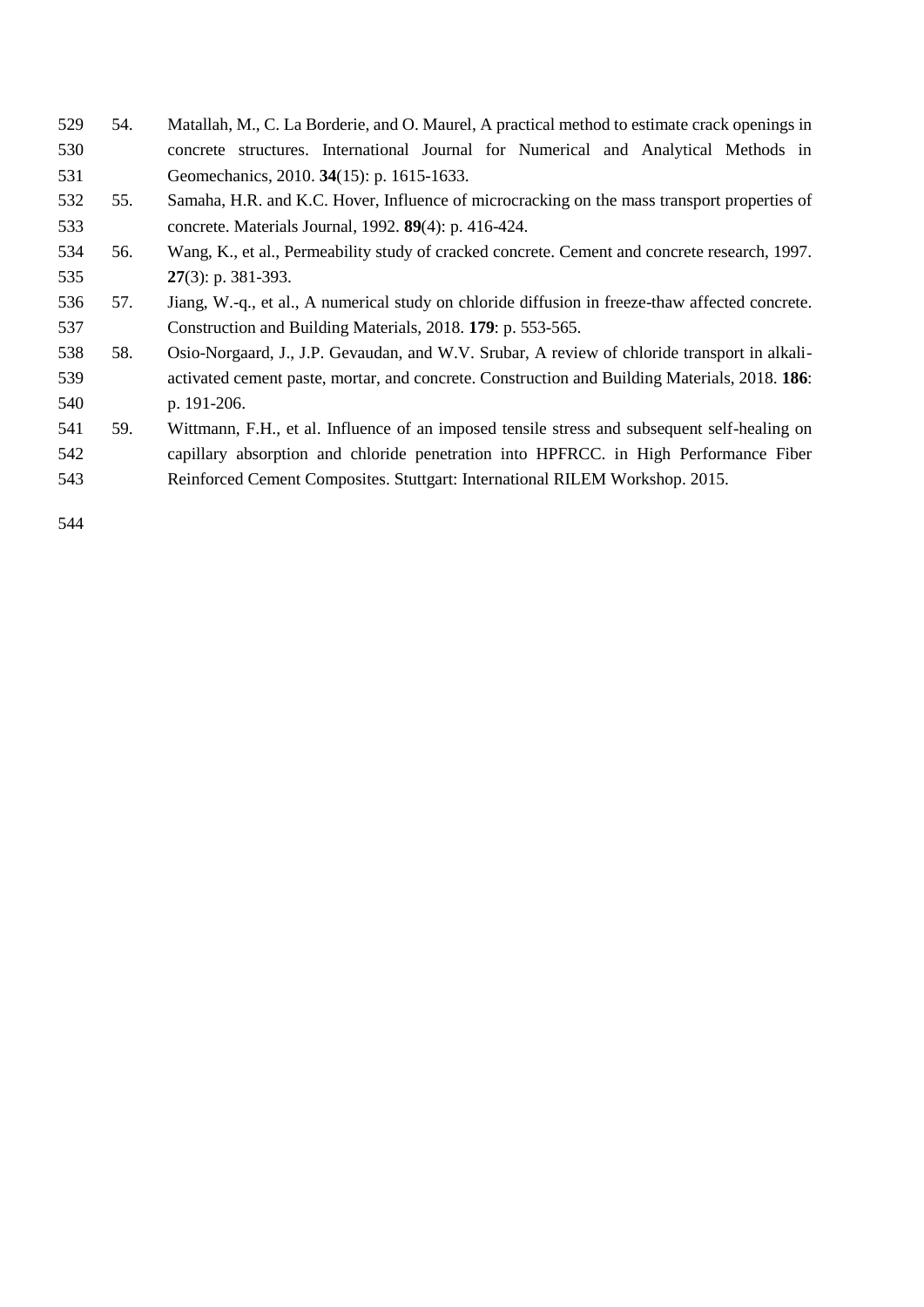| Raw       |       | Components (mass% as oxide) |  |                                                                                                                                                                                |  |  |      |
|-----------|-------|-----------------------------|--|--------------------------------------------------------------------------------------------------------------------------------------------------------------------------------|--|--|------|
| materials | CaO   |                             |  | $SiO2$ Al <sub>2</sub> O <sub>3</sub> MgO SO <sub>3</sub> Fe <sub>2</sub> O <sub>3</sub> K <sub>2</sub> O TiO <sub>2</sub> MnO Na <sub>2</sub> O P <sub>2</sub> O <sub>5</sub> |  |  |      |
| P.I. 52.5 | 57.27 | 20.60 7.17                  |  | 4.70 4.43 3.85 0.77 0.40 0.35 0.17                                                                                                                                             |  |  | 0.13 |

545 Table 1 Chemical compositions of Portland cement used in this study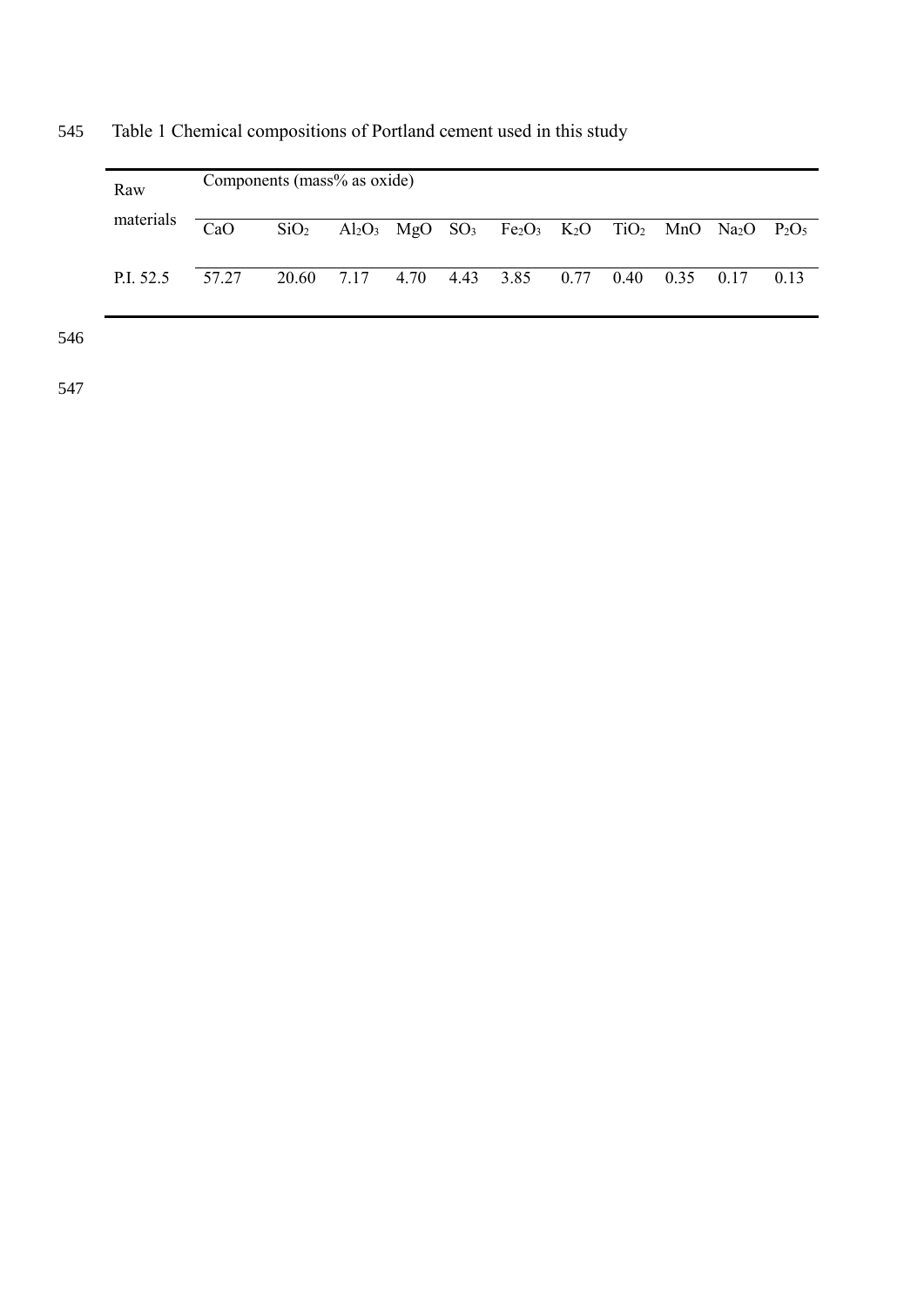548 Table 2 Mix composition of concrete

| Concrete | Water/Cement | <b>Cement</b><br>$(kg/m^3)$ | <b>Sand</b><br>$(kg/m^3)$ | <b>Aggregate</b><br>$(kg/m^3)$ | Water<br>$\left(\frac{kg}{m^3}\right)$ | Superplasticizer |
|----------|--------------|-----------------------------|---------------------------|--------------------------------|----------------------------------------|------------------|
| C30      | 0.53         | 375                         | 750                       | 1125                           | 200                                    |                  |
| C50      | 0.35         | 450                         | 675                       | 1125                           | 156.1                                  | 2.0%             |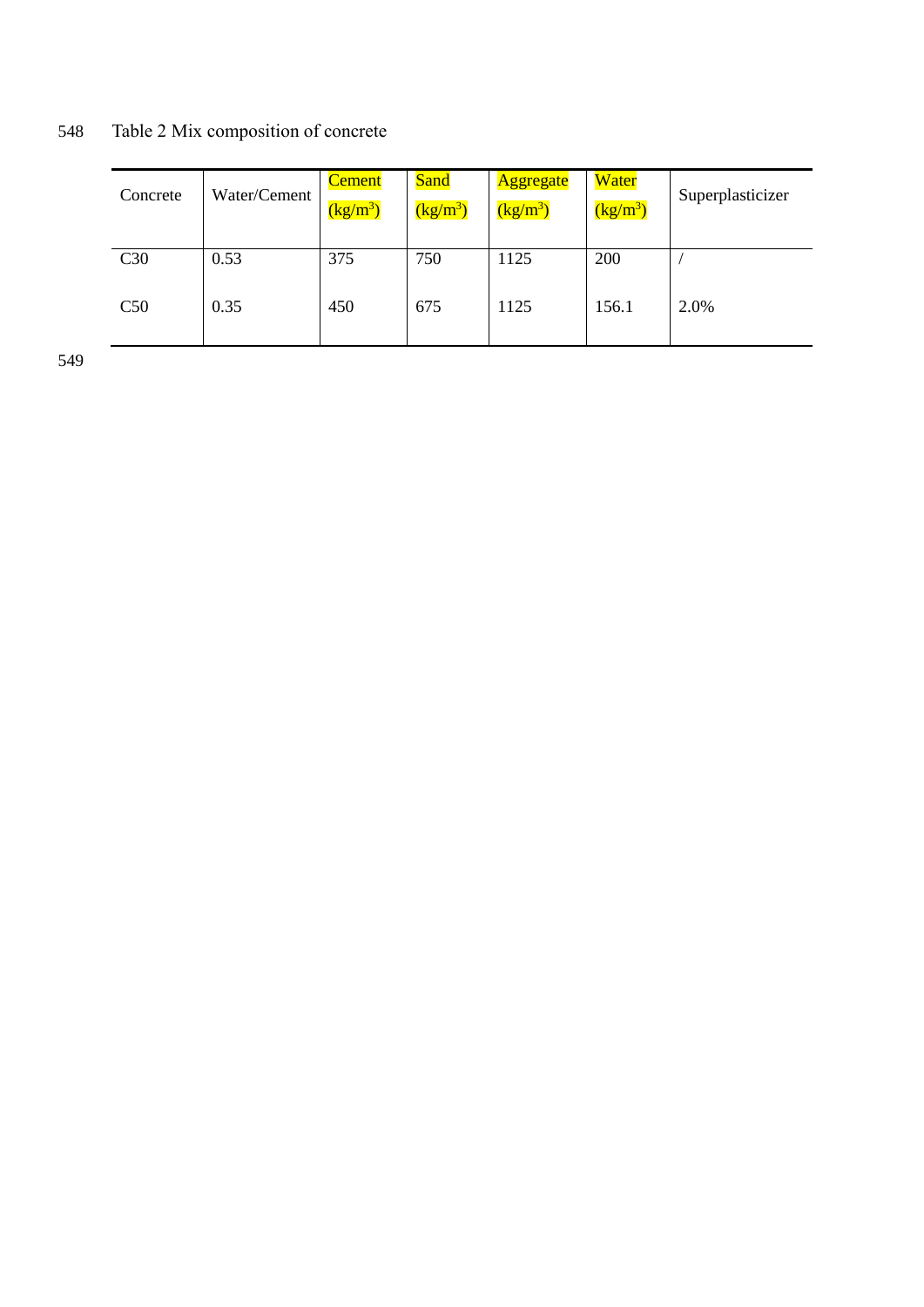| Concrete | Slump(mm) | Air content $(\%)$ | <b>Bulk density</b><br>$\left(\frac{\text{kg}}{\text{m}^3}\right)$ | $f_c(MPa)$ | $0.3f_c(MPa)$ 0.5 $f_c(MPa)$ |      |
|----------|-----------|--------------------|--------------------------------------------------------------------|------------|------------------------------|------|
| C30      | <b>50</b> | 3.7                | 2414                                                               | 38.47      | 12.2                         | 20.3 |
| C50      | $60\,$    | 2.4                | 2470                                                               | 54.95      | 17.4                         | 28.9 |

550 Table 3 Result of ultimate compression test

551 *fc*, the ultimate compressive strength after 28d curing, MPa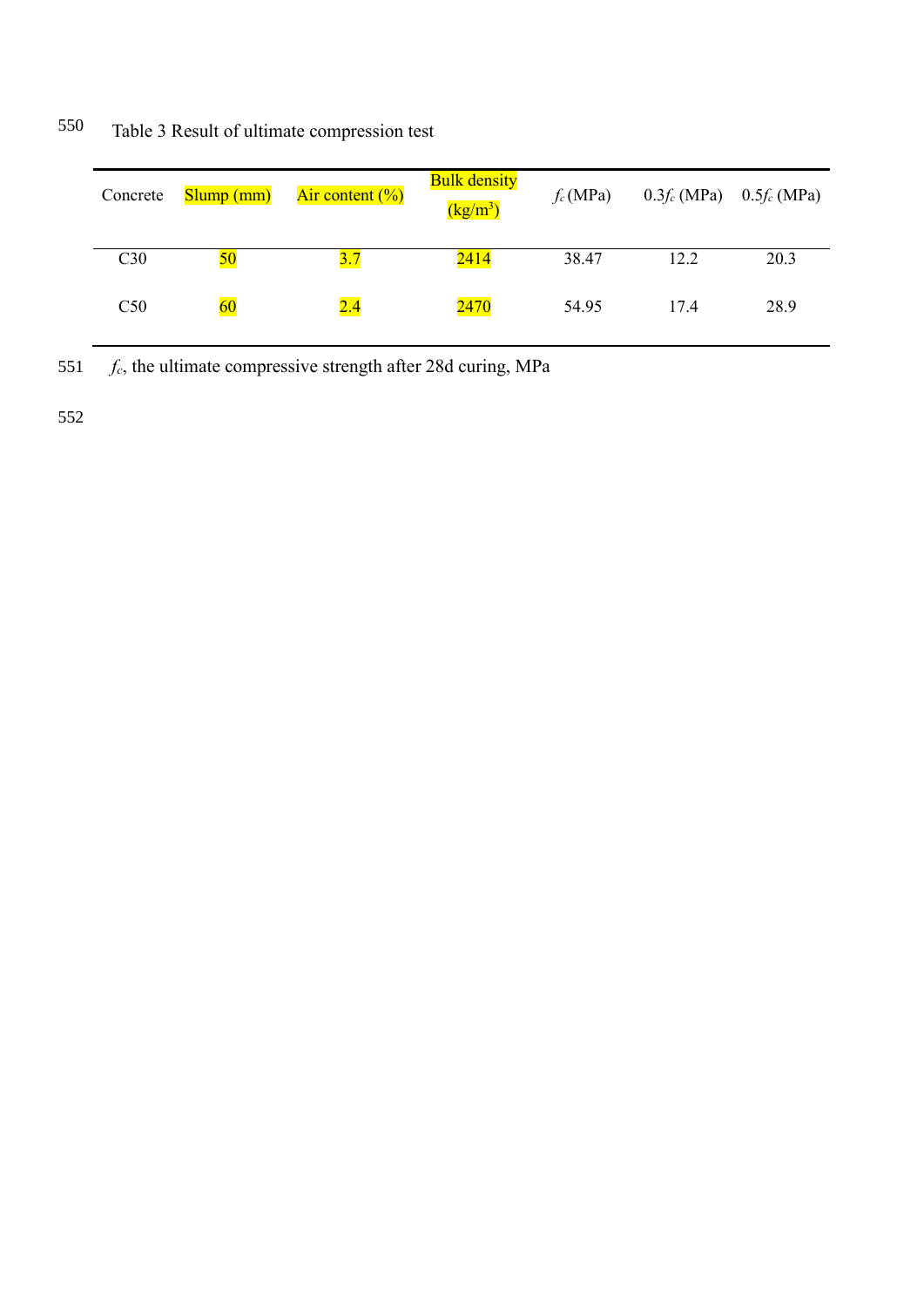|  | 553 | Table 4 Definition of different specimens |  |  |
|--|-----|-------------------------------------------|--|--|
|--|-----|-------------------------------------------|--|--|

| Specimen      | <b>Compressive stress</b> | <b>Freezing-thawing cycles</b> | Part    |
|---------------|---------------------------|--------------------------------|---------|
|               | $ f_c $                   | /cycle                         |         |
| $0 - 0 - i$   | $0 f_c$                   | $\bf{0}$                       | Inside  |
| $0 - 0 - 0$   | $0 f_c$                   | $\overline{\mathbf{0}}$        | Outside |
| $0 - 25 - i$  | $0 f_c$                   | $\overline{25}$                | Inside  |
| $0 - 25 - 0$  | $0 f_c$                   | 25                             | Outside |
| $30 - 25 - i$ | $0.3f_c$                  | $\overline{25}$                | Inside  |
| $30 - 25 - 0$ | $0.3f_c$                  | $\overline{25}$                | Outside |
| $50-50-i$     | $0.5f_c$                  | 50                             | Inside  |
| $50 - 50 - 0$ | $0.5f_c$                  | 50                             | Outside |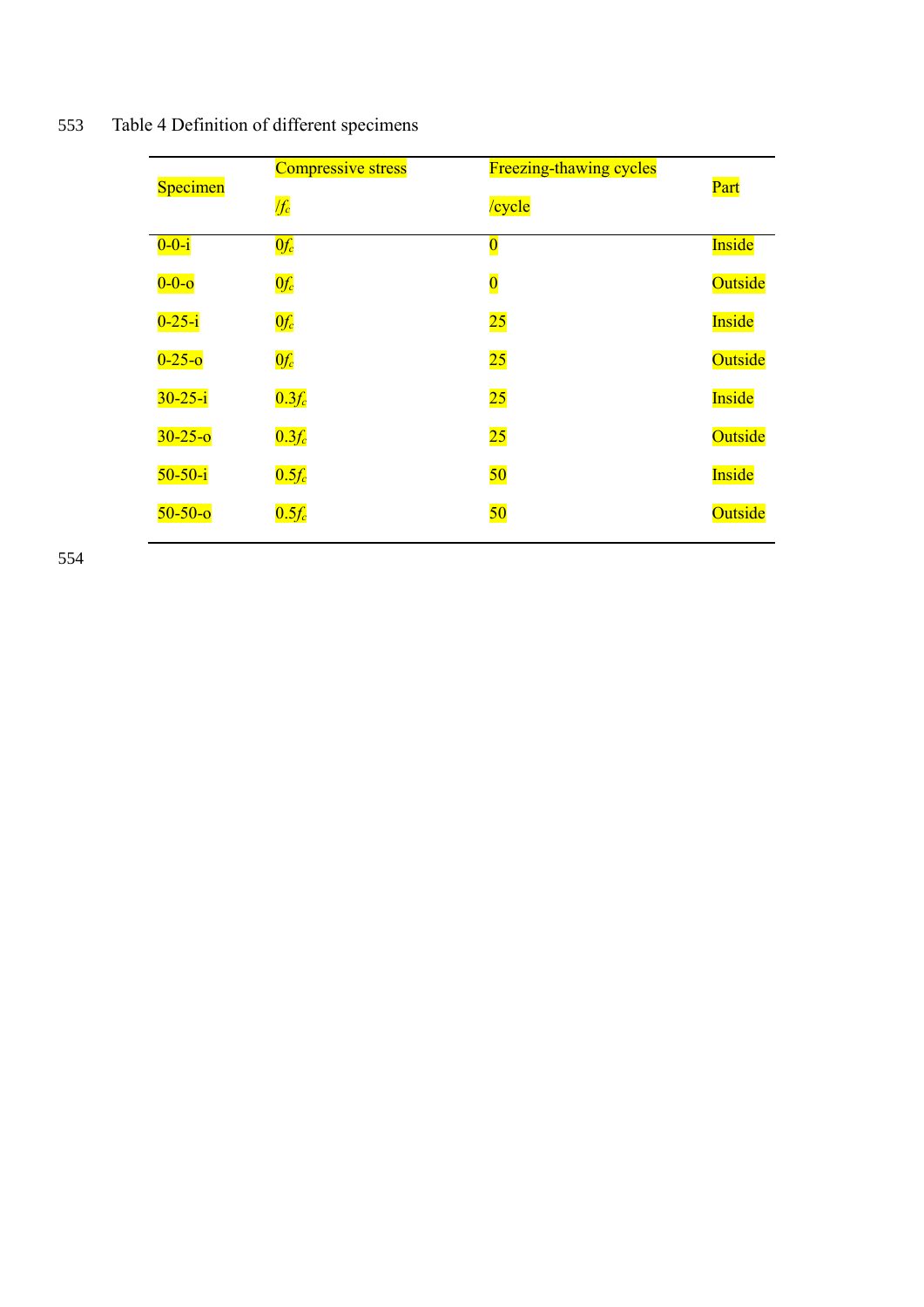

<span id="page-30-0"></span>Fig. 1. Sequence of test flow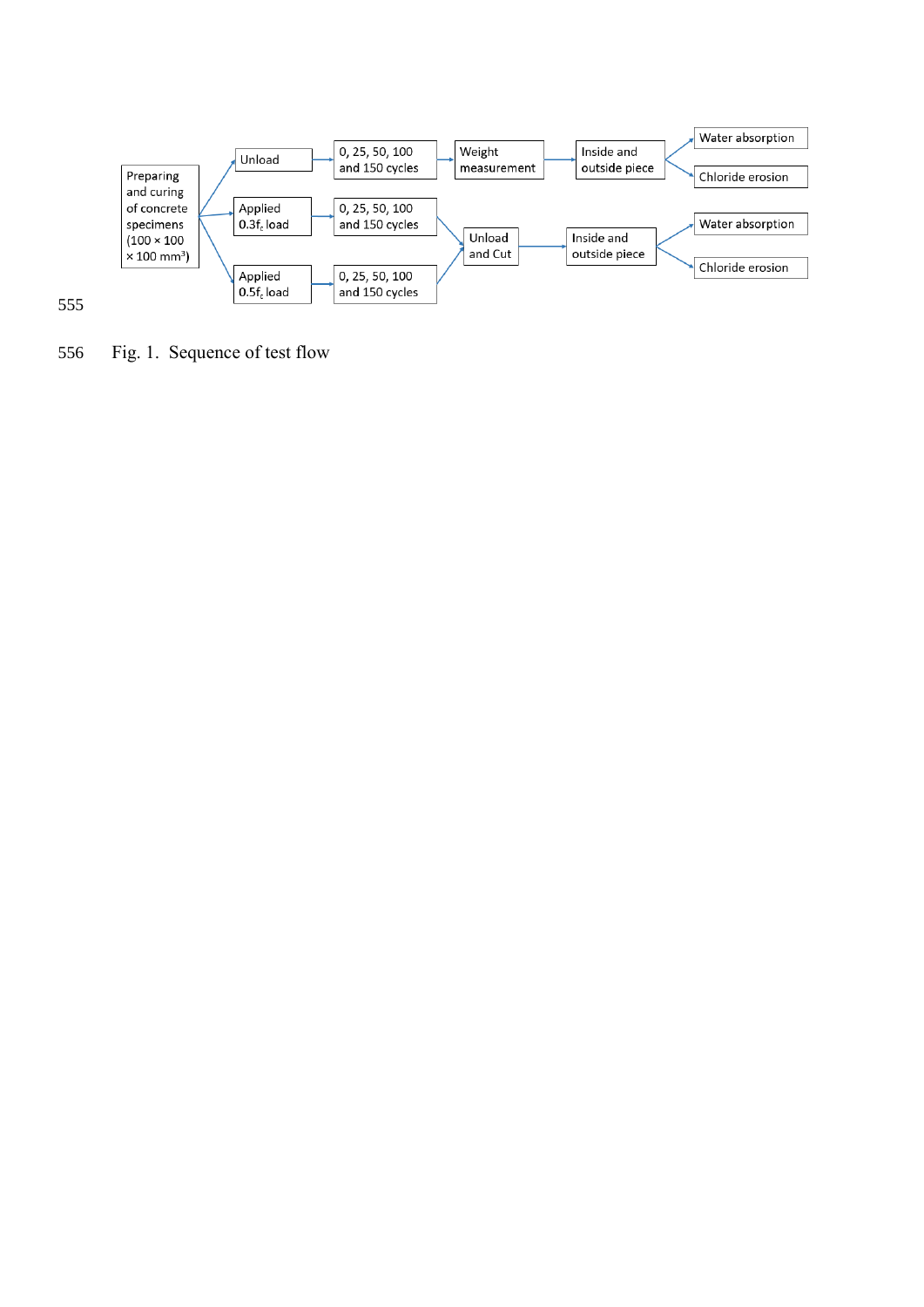<span id="page-31-0"></span>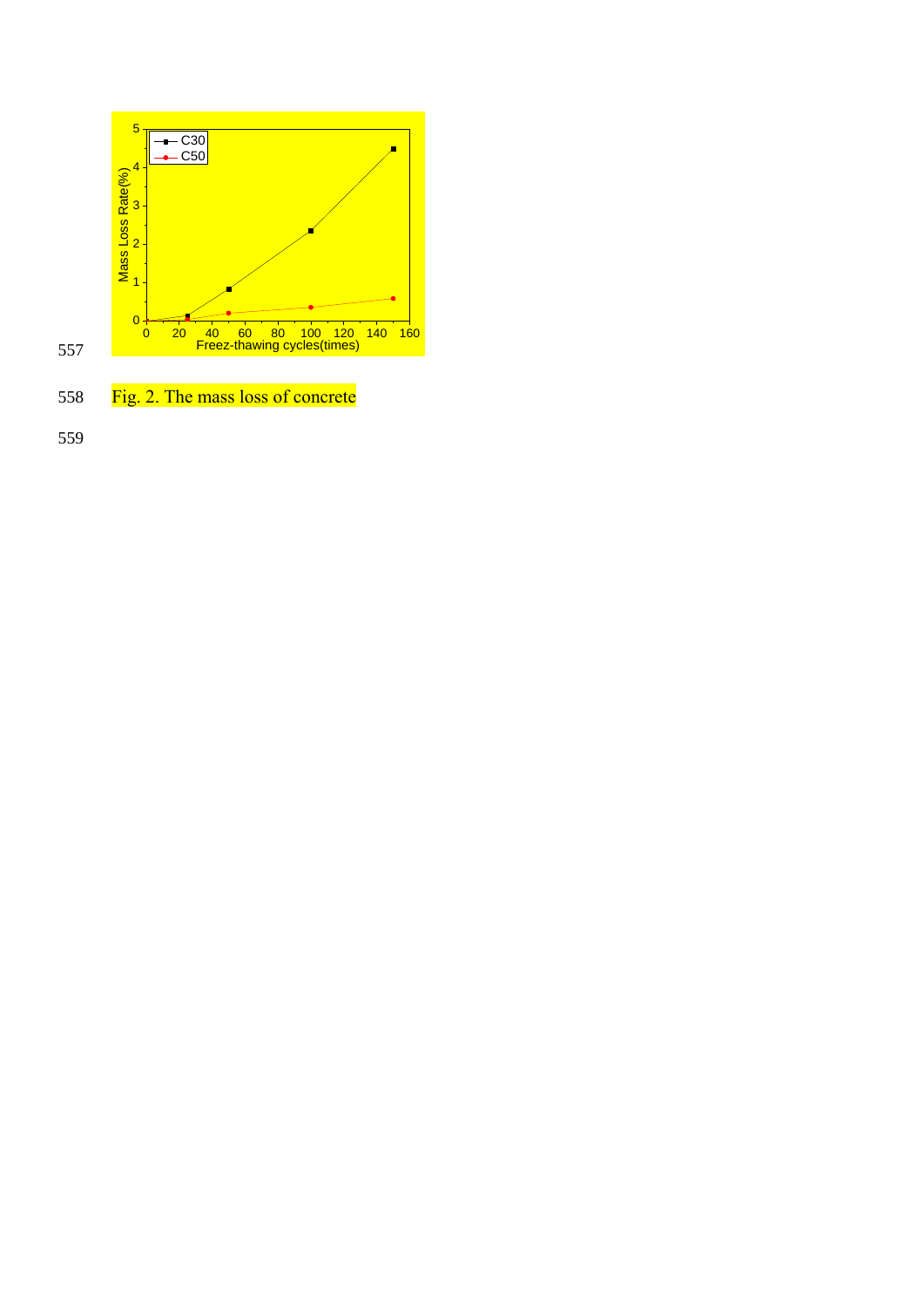

<span id="page-32-0"></span>561 Fig. 3. The relative dynamic modulus (RDM) of C30 and C50 with the coupling effect of 562 frost cycles and load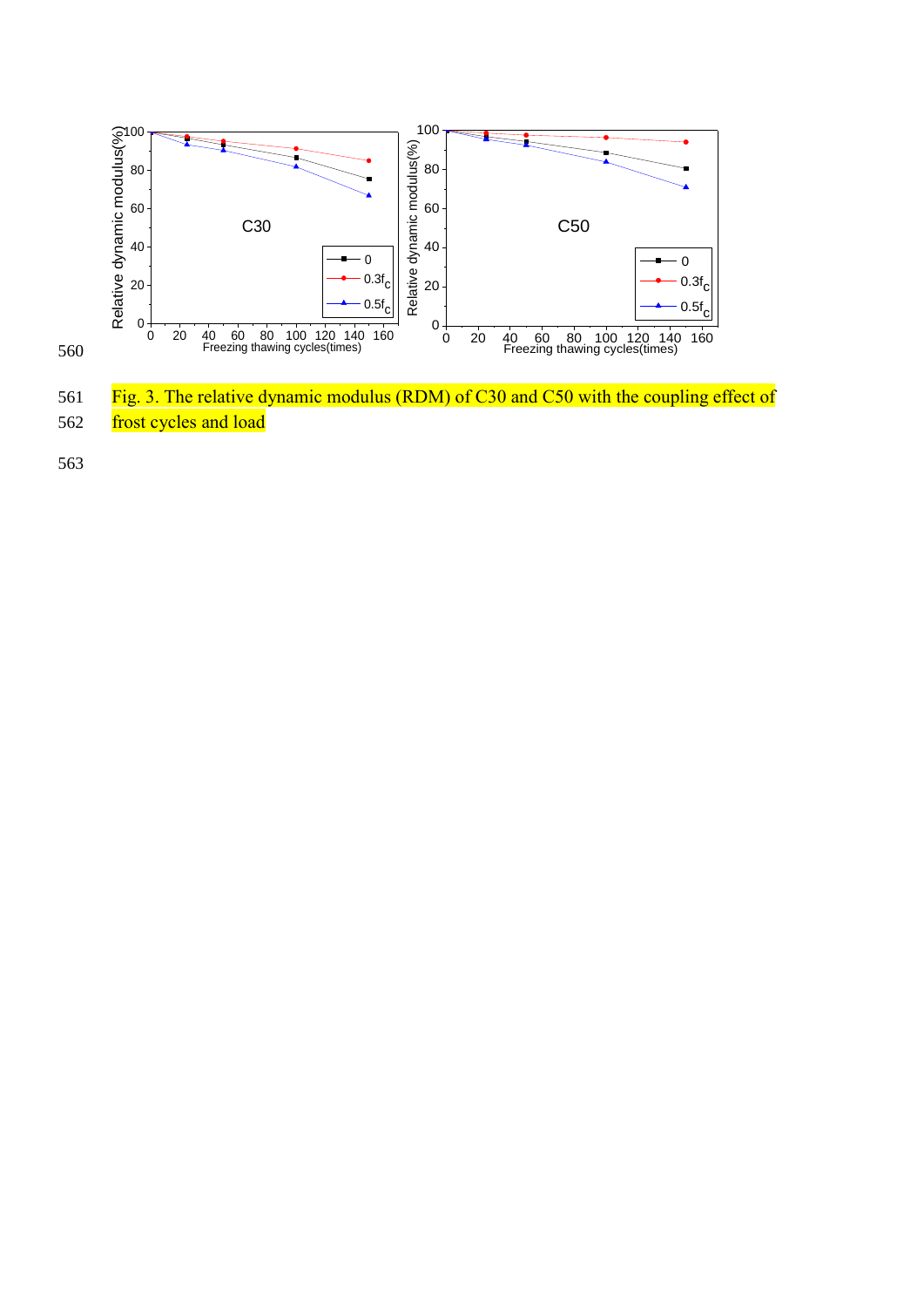

<span id="page-33-0"></span>Fig. 4. Amount of absorbed water of C30 with the coupling effect of frost cycles and load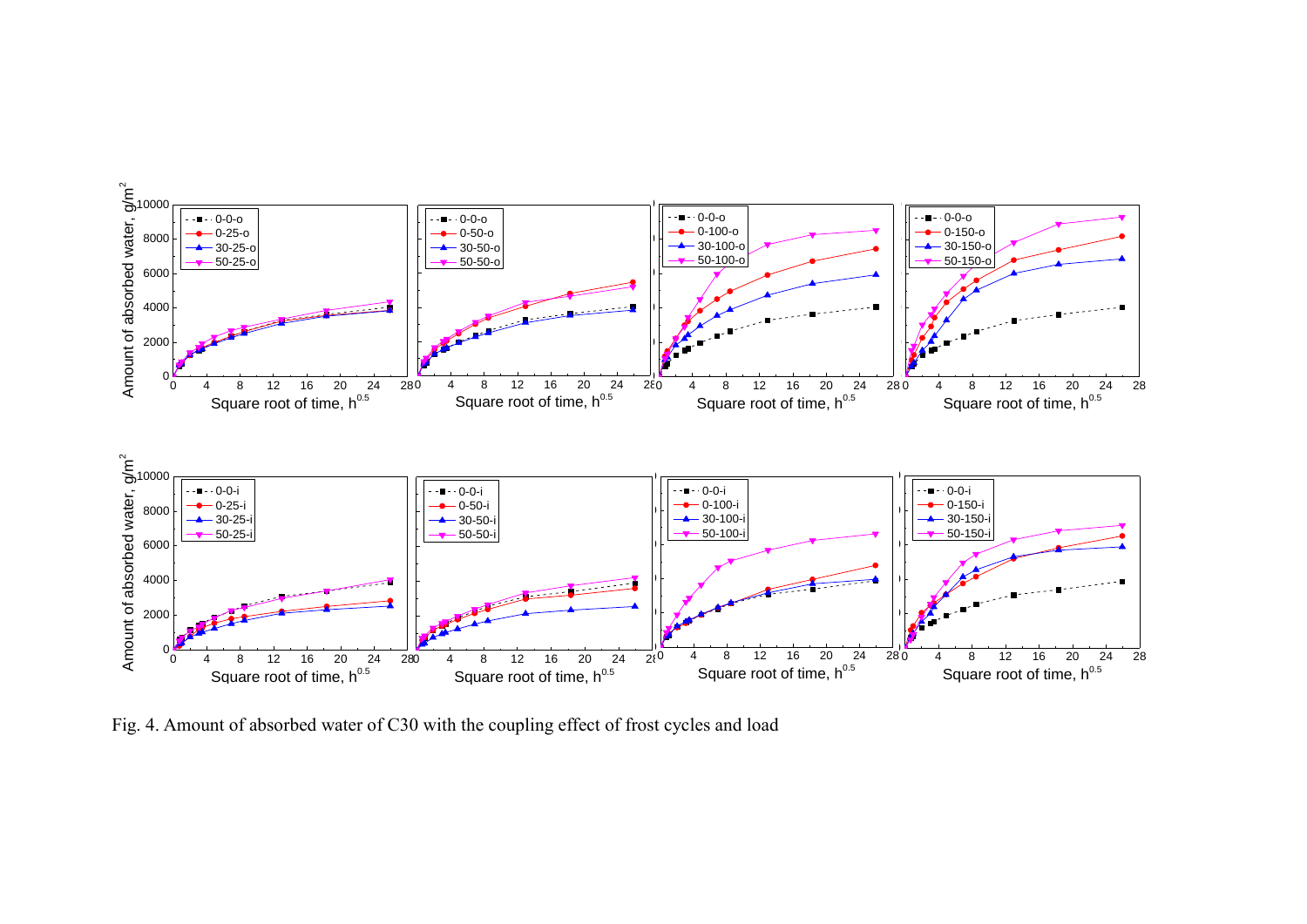

<span id="page-34-0"></span>Fig. 5. Amount of absorbed water of C50 with the coupling effect of frost cycles and load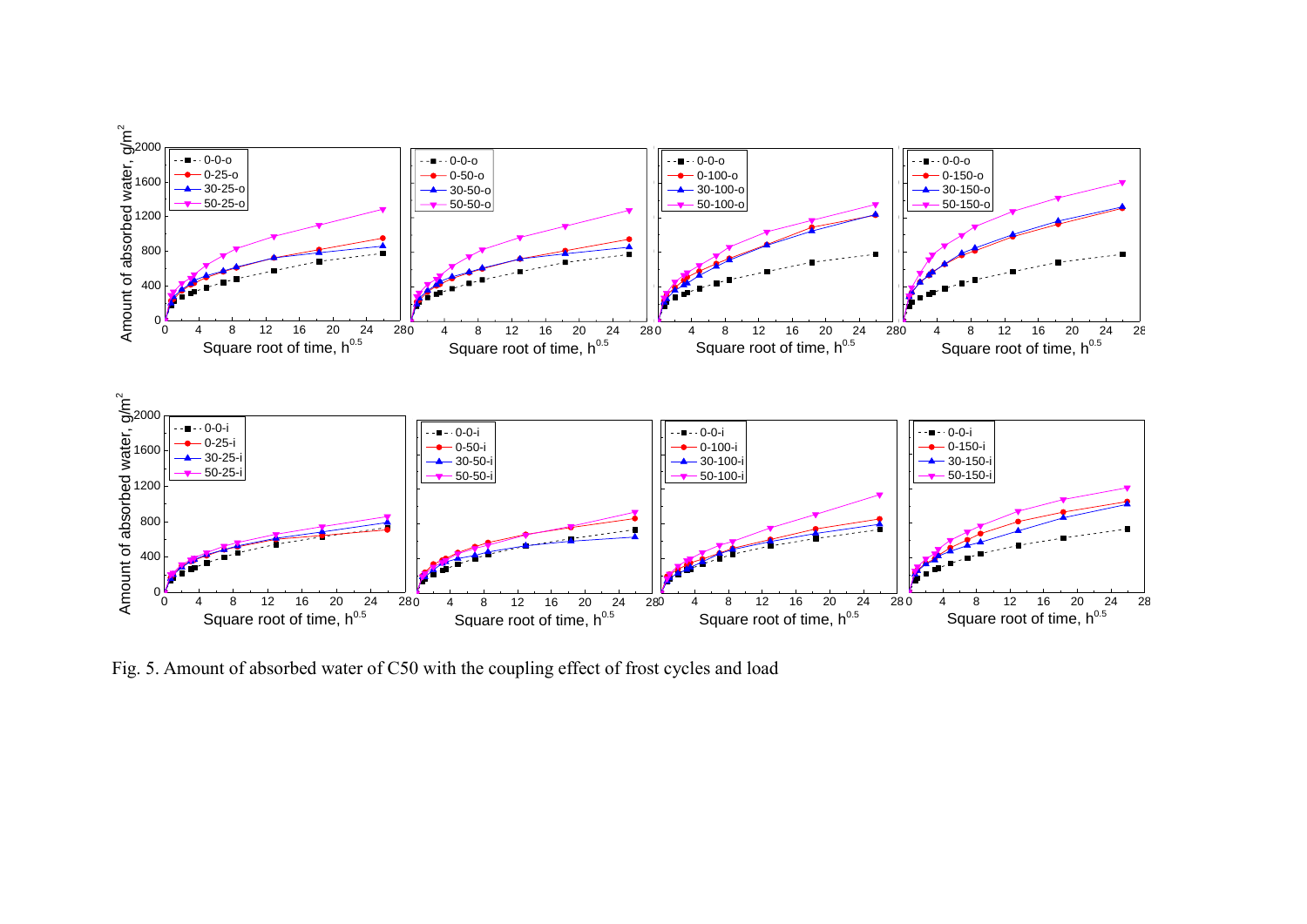

<span id="page-35-0"></span>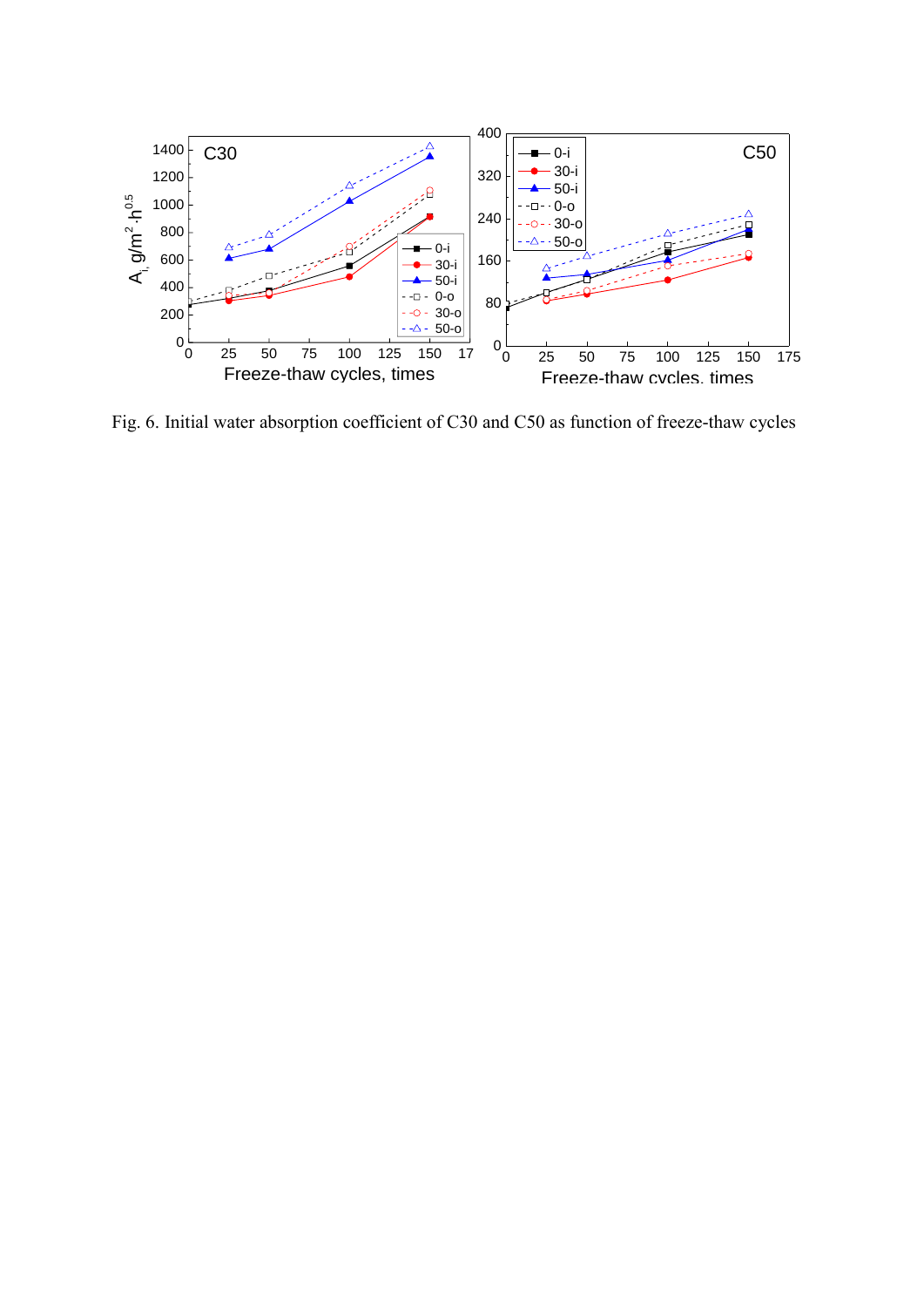

<span id="page-36-0"></span>Fig. 7. Chloride ion content of C30 concrete after 7d chloride penetration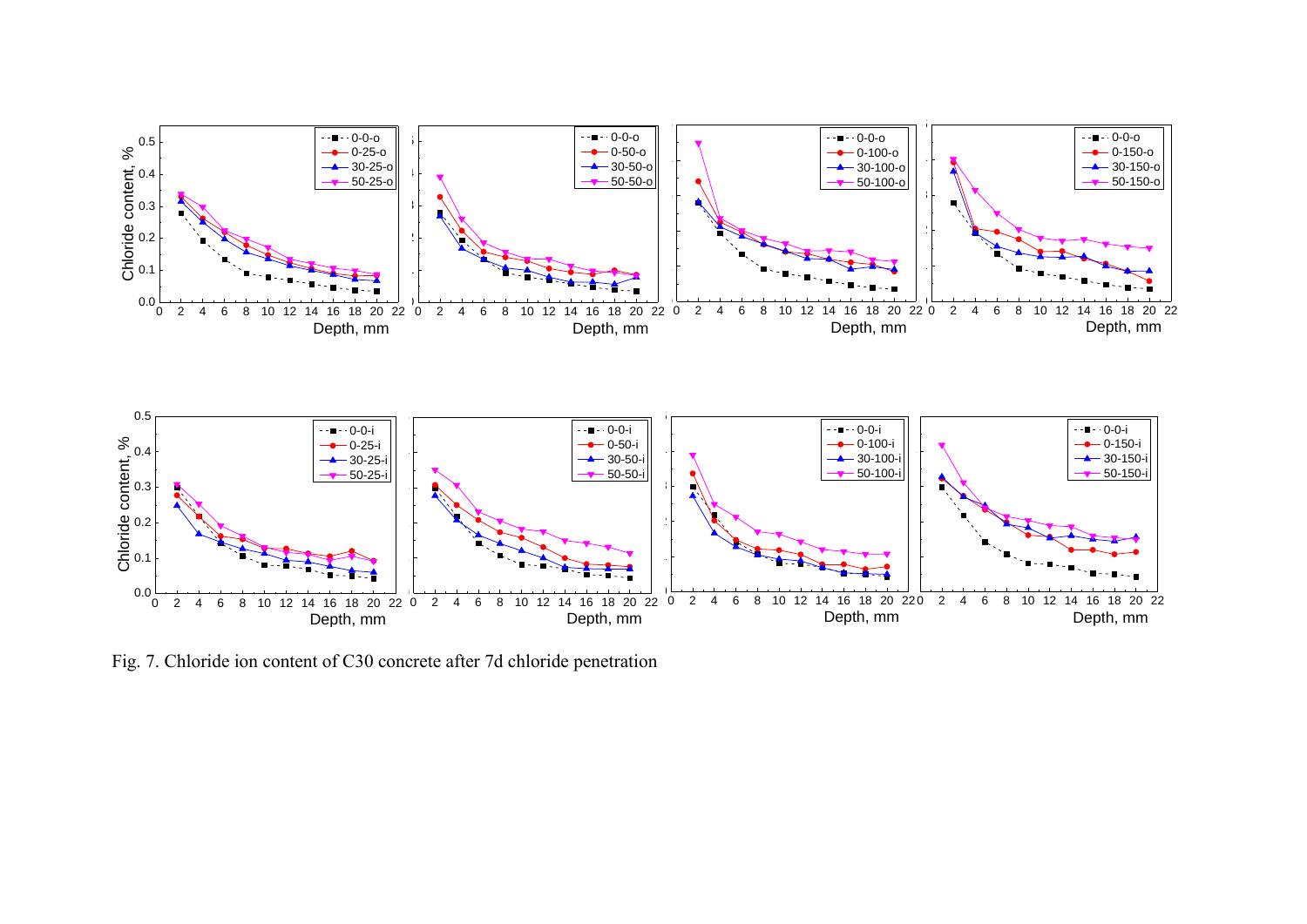

<span id="page-37-0"></span>3 Fig. 8. Chloride ion content of C30 concrete after 28d chloride penetration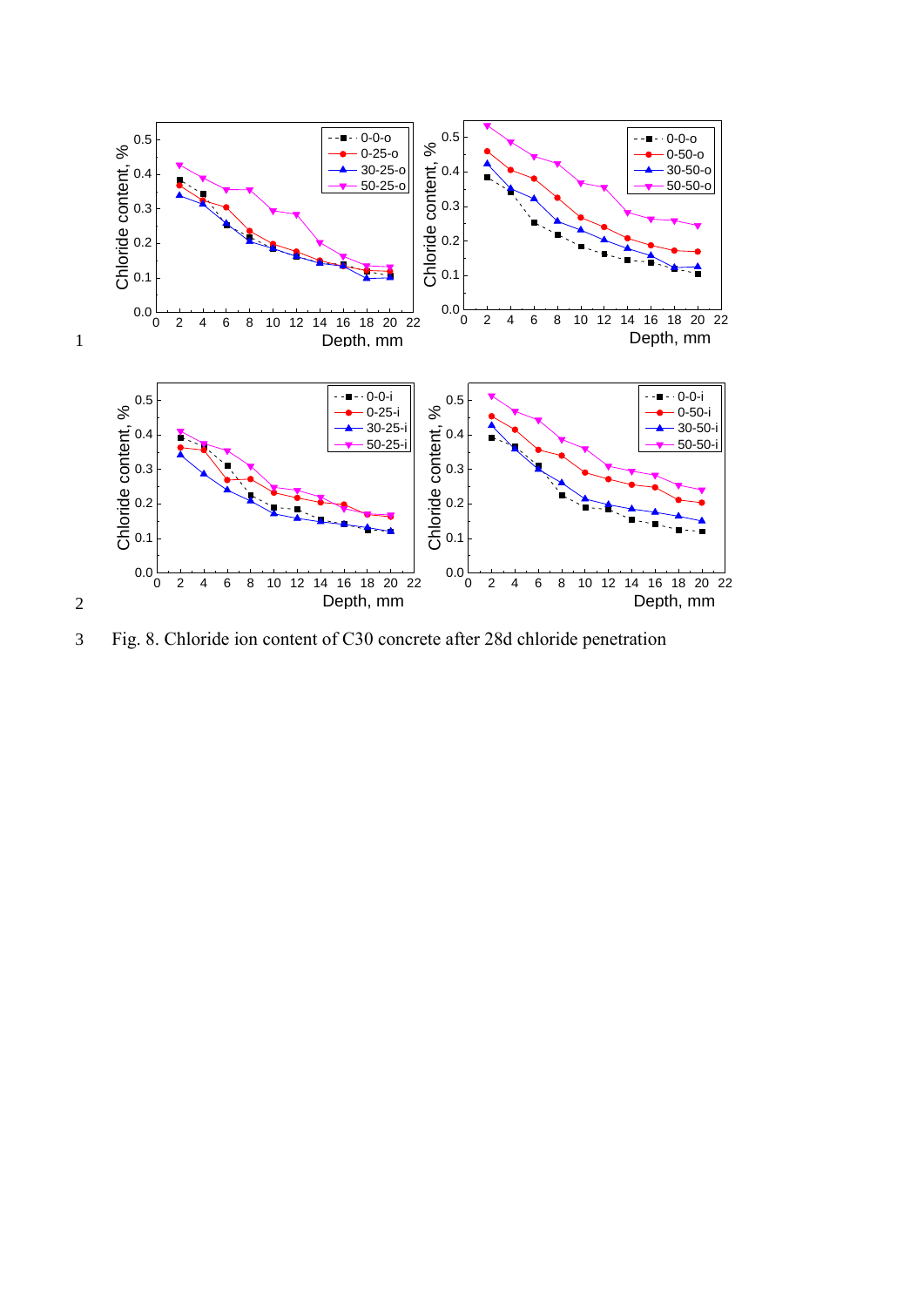

<span id="page-38-0"></span>6 Fig. 9. Chloride ion content of C50 concrete after 7d chloride penetration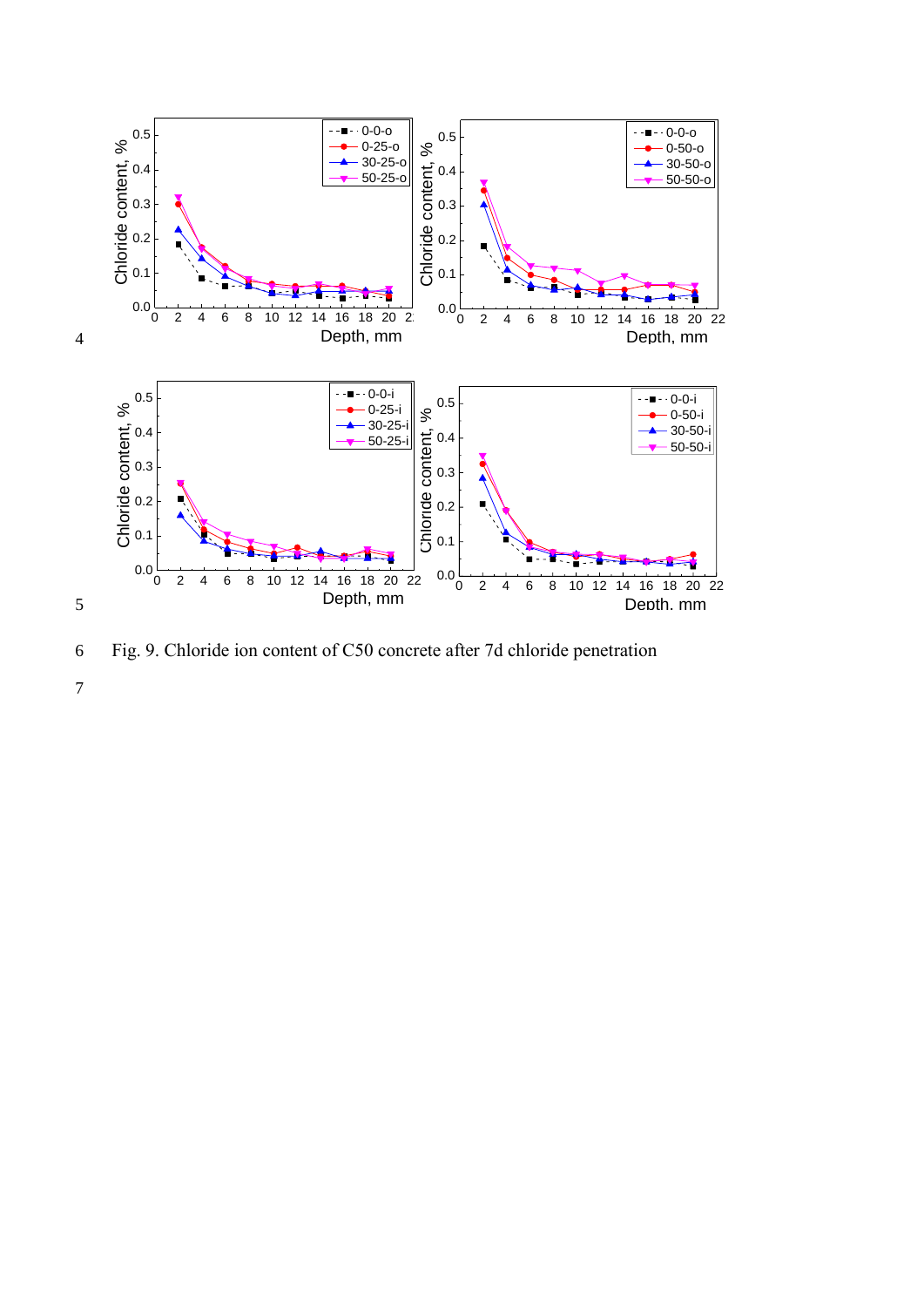

<span id="page-39-0"></span>10 Fig. 10. Chloride ion content of C50 concrete after 28d chloride penetration